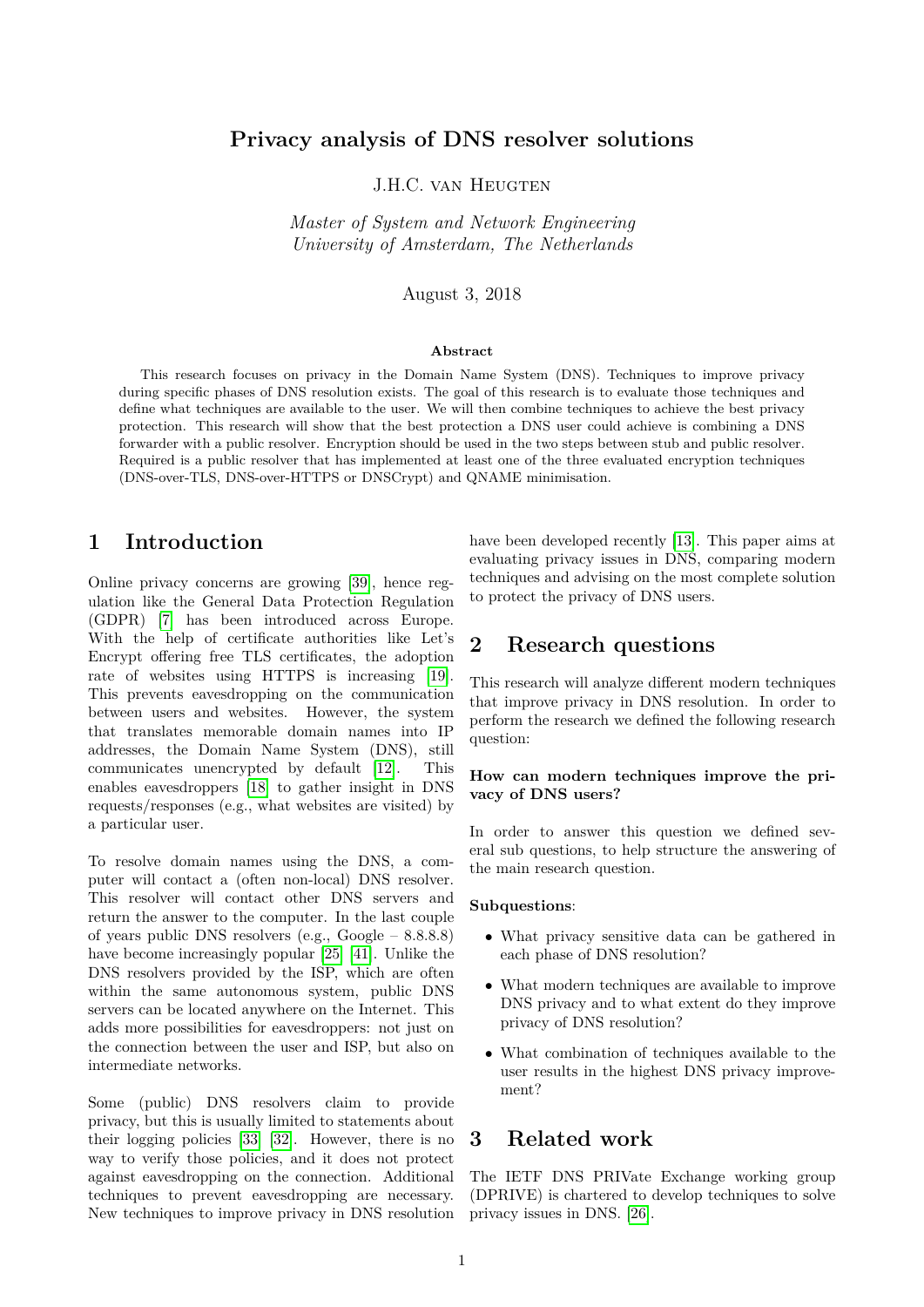RFC7626 *DNS Privacy Considerations* [\[2\]](#page-15-7) summarizes issues regarding DNS privacy. It covers basics about what information DNS packets contain and possible attack concepts.

The Internet draft *Evaluation of Privacy for DNS Private Exchange* [\[31\]](#page-16-4) briefly explains some mechanisms to enhance DNS privacy. The draft also provides templates to asses the effectiveness of different DNS privacy techniques.

In the paper *Analysis of Privacy Disclosure in DNS Query* [\[42\]](#page-16-5) Zhao et al. propose Range Query as a solution to improve DNS privacy. In this proposition a set of random hostnames is used to disguise the actual requested hostname. The paper does provide a theoretical possibility of guessing the actual hostname, but does not provide practical verification of this. Two years later Zhao et al. suggest improvements to Range Query by using a two server Privacy Information Retrieval (PIR) instead of a one server to increase efficiency and privacy [\[43\]](#page-16-6) .

In *Evaluation of Two Privacy-Preserving Protocols for the DNS* **[\[6\]](#page-15-8)** Castillo-Perez et al. compare the benefits and limitations of the solutions from Zhao et al. and design additional changes to improve the privacy.

*Privacy-Preserving DNS: Analysis of Broadcast, Range Queries and Mix-based Protection Methods* [\[16\]](#page-15-9) compares multiple DNS privacy protection methods and their security. The authors also practically implement each solution and benchmark its performance.

# **4 Background**

### **4.1 Domain Name System**

The DNS provides a standardized solution for named resources across various computer systems, techniques and organizations connected to the Internet or private networks [\[30\]](#page-16-7). The DNS translates memorable domain names into Internet Protocol (IP) addresses by requesting information from a hierarchical and decentralized system.

This section explains the different DNS server types and their location, the DNS resolving process and a security extension for DNS.

#### **4.1.1 DNS server types**

In this section the different DNS server types are explained.

*Stub resolvers* can only contact recursive resolvers. They act as an entry point between application and recursive resolver, have the ability to differentiate between local policy and Internet locations and

sometimes offer local caching.

*Authoritative servers* do not respond to recursive queries, act only as a server and will not contact other servers to answer a query. They know the correct answer to specific queries and will respond to those.

*Recursive resolvers* are generally contacted by multiple clients and try to resolve the requested DNS query by either answering it from a local cache or by contacting authoritative servers around the Internet for an answer. They act as both a server (receiving recursive queries) and a client (sending iterative queries).

*Forwarding DNS servers* look like a recursive resolver from a stub's perspective. However, this type of DNS server forwards all queries to a recursive resolver or another forwarding DNS server rather than contacting authoritative servers themselves. The results received can be cached locally.

#### <span id="page-1-0"></span>**4.1.2 DNS resolving**

To resolve the domain name *example.com.* into an IPv6-address, the DNS has to execute the steps below. For a graphical overview of the steps, see figure [1.](#page-2-0)

- 1. The stub requests the AAAA record of domain name *example.com.* at the recursive DNS resolver configured.
- 2. The recursive DNS resolver will look up whether the answer can be served from cache. If this is the case, the recursive DNS server will answer the request from the stub with the IPv6-address from cache. If the question cannot be answered from cache, the steps below apply.
- 3. The recursive DNS resolver will do a iterative lookup of the question. Assuming an empty cache, it will start at the root zone (.), and forward the request to one of the 13 predefined root servers.
- 4. The root server does not know the answer to the request, but does know where to find the authoritative servers for the *com.* Top-Level Domain (TLD) zone. It will return (refer to) a list of authoritative name servers for this zone.
- 5. The recursive DNS resolver will now send the request to one of the returned authoritative name servers for the TLD-zone.
- 6. The authoritative TLD name server does not know the answer to the request, but does know where to find the authoritative servers for the Second-Level Domain (SLD) *example.com.* zone. It will return (refer to) a list of authoritative name servers for this zone.
- 7. Finally the recursive DNS resolver will contact one of the returned authoritative name servers for the SLD-zone (*example.com.*)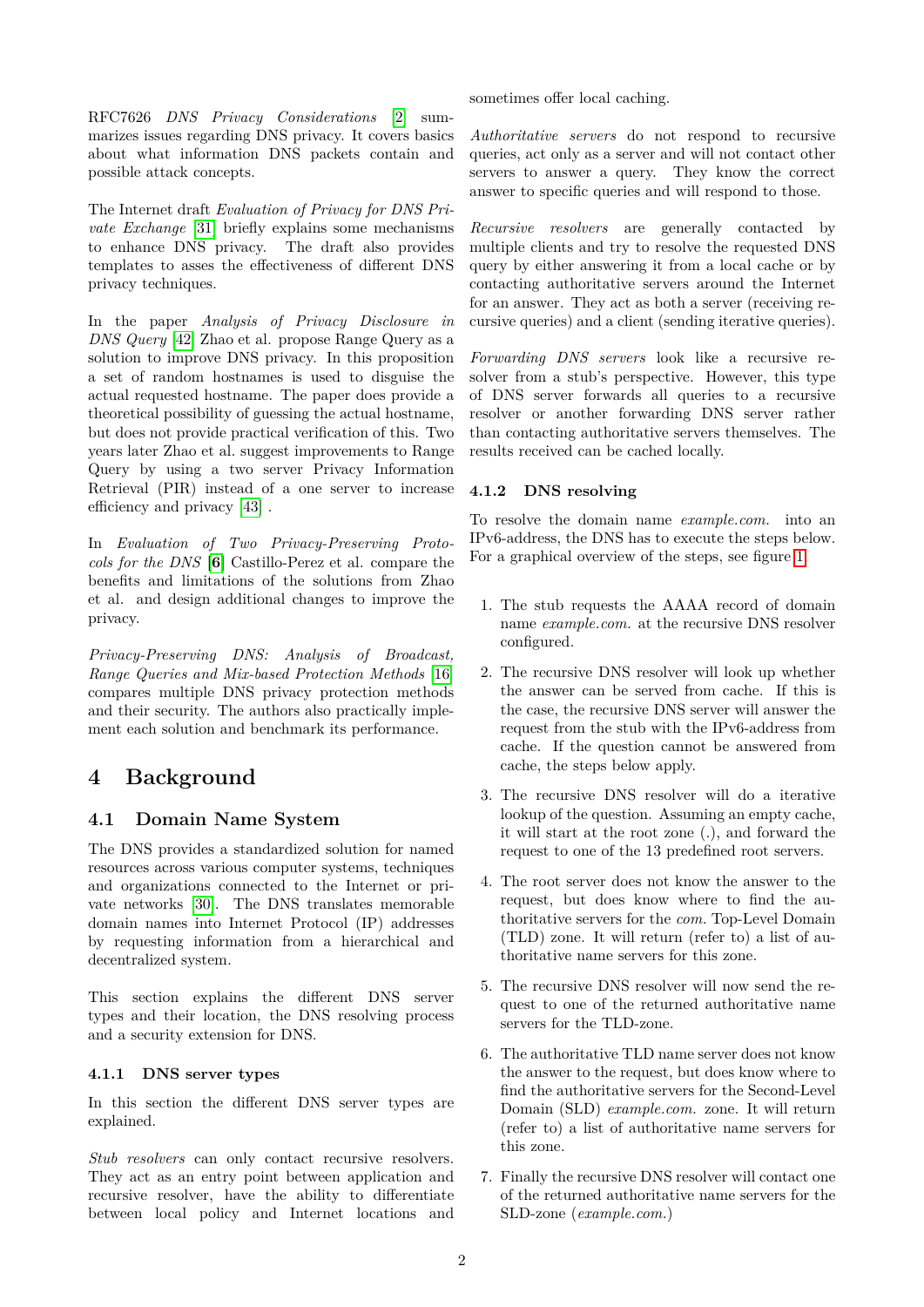- 8. The authoritative SLD name server does know the IPv6 address of the server *example.com.* and will return the IPv6-address(es) of the requested AAAA record to the recursive DNS server.
- 9. The recursive DNS server will now answer the request from the stub with the received IPv6 addresses and might store the data in cache for future use.



<span id="page-2-0"></span>Figure 1: Domain name resolving using the DNS

#### **4.1.3 Recursive resolver location**

An important consideration from a user's point of view is the location of the recursive resolver. The recursive resolver has access to the full DNS communication and is therefore an important component from a privacy perspective. Recursive resolvers have the ability to cache (both positive and negative) answers. If answers can be served from cache, no upstream communication to/from authoritative servers is needed, which limits privacy risks to the first phase of DNS resolution.

There are four possible locations for a recursive resolver:

*Local* recursive resolvers are located within the user's network and share the same outgoing IPaddress or network with the stub resolver. As the server is under a user's control, no third parties can use logging/monitoring on the recursive resolver. The disadvantage is that there is no obfuscation of the stub/user's IP-address in the recursive resolver to authoritative server phase of DNS resolution.

*Private* recursive resolvers are under control from the user, but use a different outgoing IP address or network than the stub resolver. This resolver location shares the advantages to logging/monitoring with the local resolver. There is obfuscation of the stub/user's IP-address, but only if the used outgoing IP-address cannot be linked to the particular user.

*ISP* recursive resolvers are under control of a particular ISP and are often located in their network. For Internet at home and mobile Internet this resolver is often pushed to users by the ISP as the default resolver to use. In many cases this ISP resolver does not offer any of the mentioned privacy techniques and neither offers a no-logging service.

*Public* recursive resolvers can be found in many flavors: Some offer (parental) filtering, some focus on performance or privacy [\[32\]](#page-16-3) [\[33\]](#page-16-2). Popular examples of public recursive resolvers are Google's 8.8.8.8 and Cloudflare's 1.1.1.1.

#### **4.1.4 DNSSEC**

When the DNS was designed, confidentiality was not one of the design requirements [\[1\]](#page-15-10). Therefore the DNS does not encrypt communications. Nowadays, cyberattacks are common and methods to alter DNS data during transit exist [\[40\]](#page-16-8). To solve this, an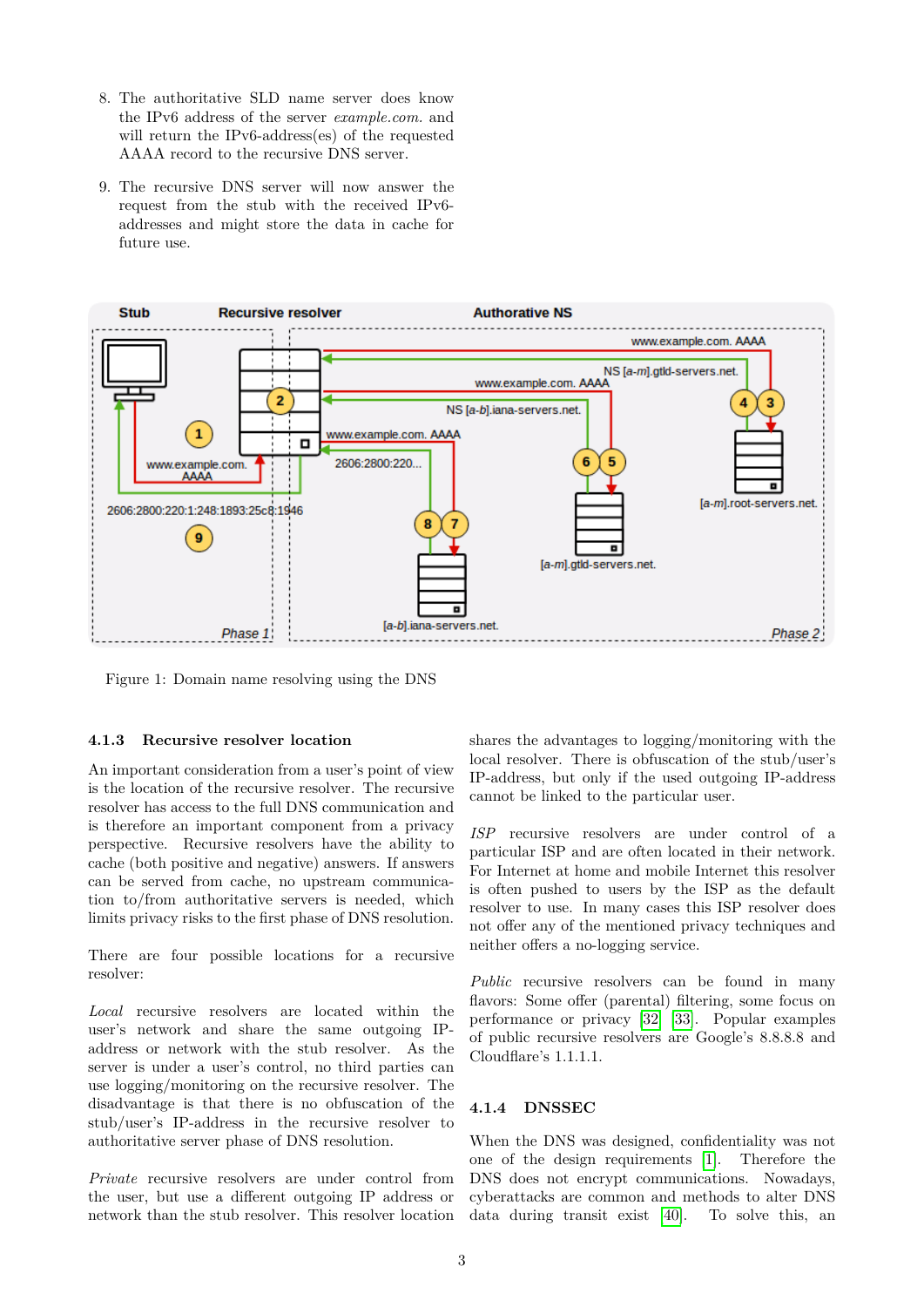extension to DNS, called DNSSEC, was designed. In 2005 the ideas for DNSSEC were refined in the current standard (RFC 4033-4035) [\[1\]](#page-15-10). In 2010 the root zone became DNSSEC enabled.

DNSSEC adds signatures to DNS resource record sets and provides information necessary to verify those signatures. Verification of those signatures prevents third parties from using attacks such as DNS cache poisoning. While DNSSEC (if enabled) does improve security by validating the integrity of DNS query responses, it does not improve privacy in DNS as there is still no encrypted communication.

## **5 DNS privacy sensitive data**

Determining privacy sensitive data in DNS resolution can be done by analyzing the different phases. In this section we define two phases of DNS resolution (see figure [1\)](#page-2-0):

- Phase 1: Stub Recursive resolver
- Phase 2: Recursive resolver Authoritative servers

The first phase is the most interesting phase if one looks at privacy concerns. As described in section [4.1.2,](#page-1-0) users generally do not interact with authoritative DNS servers directly. Instead, they interact with a recursive resolver, which will in turn (unless the requested data can be served from cache) contact the authoritative DNS servers.

This DNS resolver can be located at the provider delivering Internet connectivity to the client, at some public DNS provider (e.g., Google) or in the network of an organization/user. Eavesdropping on those connections in public areas (e.g., WiFi in public transport) is quite easy and happens often [\[5\]](#page-15-11). Finally, there is the DNS resolver itself: there are no guarantees about the security and logging policies of this server.

In this first phase of DNS resolution, the IP address of the stub (or gateway in some scenarios), the DNS query and possibly some relevant meta-data is sent to the DNS resolver. This enables eavesdroppers listening in on this phase of DNS resolution to gather insight in the personal data of the user. We define the following privacy sensitive data in phase 1 of DNS communication:

- 1. stub's IP address,
- 2. requested domain name and record type,
- 3. response to requested query,
- 4. other user identifiable information<sup>3</sup> ,
- 5. relevant metadata

The IP address can be used to determine who is the user. The requested domain name can be used to gather insight into the browsing activities of the user, installed software (e.g., requests to license servers), e-mail communication (e.g., IMAP/POP/SMTP domain names, lookups for HTML content in e-mails). Other user identifiable information may include MAC-addresses or other data that can be used to fingerprint users. This is used in particular in parental control / filtering services that use EDNS Client ID (section [5.1.2\)](#page-4-0). Relevant metadata, such as the TTL and timestamp, could be used to fingerprint users and/or analyze their online activity.

The second phase of DNS resolution, between the resolving DNS server and several authoritative servers, does usually not contain information about the stub IP address, unless EDNS Client Subnet (ECS) is used (section [5.1.1\)](#page-3-0) or when the user uses a local DNS resolver. Data retrieved in this phase contains the requested domain name, the (intermediate) DNS response and might contain ECS information. We define the following privacy sensitive data in phase 2 of DNS communication:

- 1. DNS resolver IP address,
- 2. stub's network address<sup>4</sup>,
- 3. requested domain name and record type,
- 4. (intermediate) response to requested query,
- 5. relevant metadata

## **5.1 EDNS**

Standard DNS packets support a maximum packet size of 512 bytes. This is enough to fit basic DNS information, but in some cases more space for additional information is required. RFC6891 [\[9\]](#page-15-12) describes a extension mechanism for DNS (EDNS). In this section we discuss two EDNS options that impact user privacy.

#### <span id="page-3-0"></span>**5.1.1 EDNS Client Subnet**

EDNS Client Subnet (ECS) is an application of EDNS [\[8\]](#page-15-13) that allows recursive DNS resolvers to disclose the stub's IP address upstream, usually in a  $/24$  (IPv4) or  $/56$  (IPv6) truncated form. This allows authoritative DNS servers to respond differently based on the network address of the stub (e.g., its geographical location).

Although not all the bits of the IP address are exposed, ECS does decrease the users privacy: some well-known DNS providers including Google use ECS to disclose the stub's truncated IP address to upstream servers. Excluding ECS when using those providers is only possible by custom configuration of the client software (i.e., by setting a source prefix-length of 0).

 $3$ When EDNS Client ID (section [5.1.2\)](#page-4-0) is used

<sup>4</sup>When EDNS Client Subnet (section [5.1.1\)](#page-3-0) is used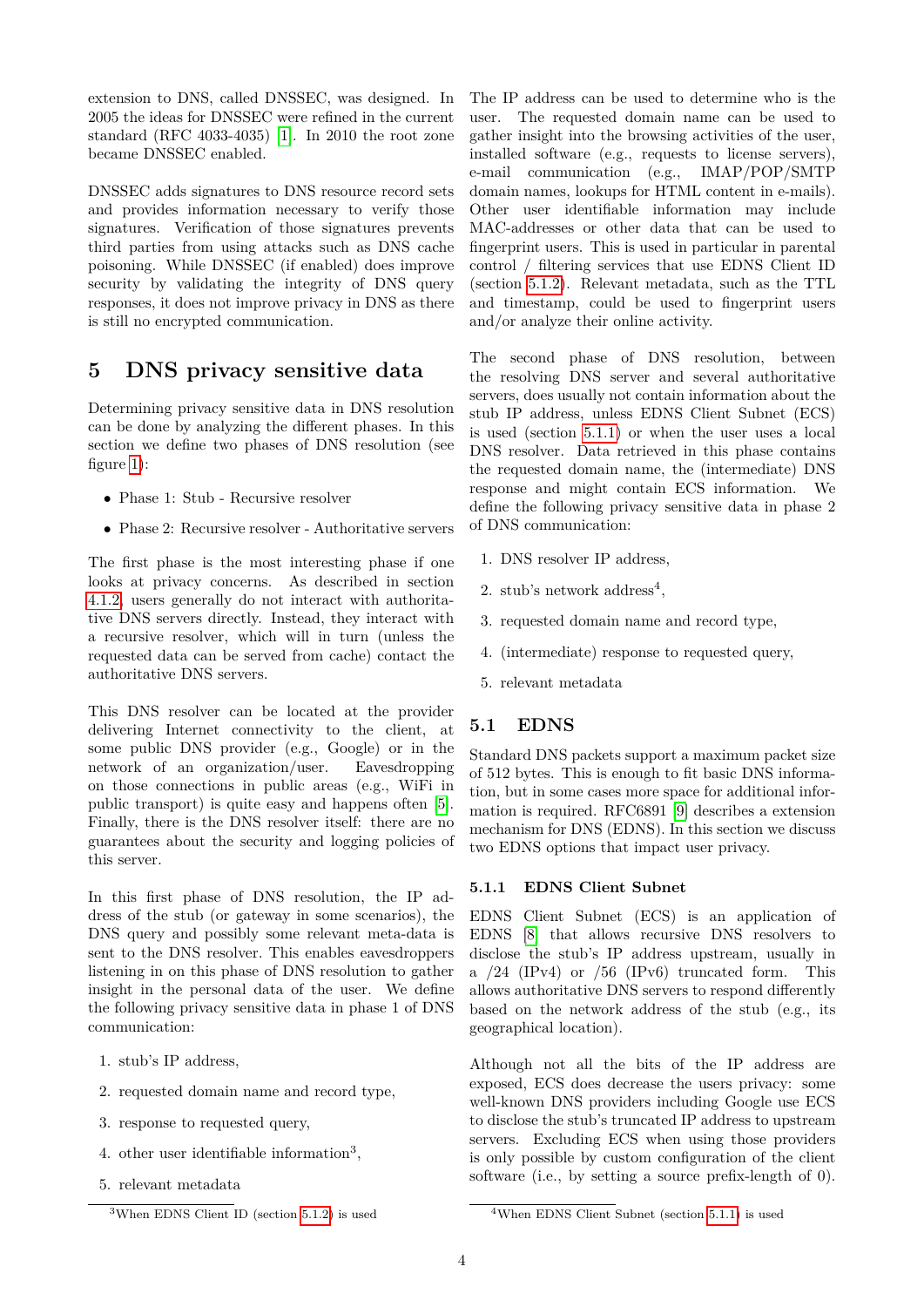However, there is no guarantee that the recursive DNS resolvers of those providers honor this request.

To verify which popular DNS providers support ECS, we have queried the top 10 public DNS resolvers [\[17\]](#page-15-14) as well as the DNS resolvers of the two biggest Dutch ISPs.

In figure [2](#page-4-1) the experimental set-up is shown: Requests from our stub (using an outgoing IP address in subnet  $195.114.238.0/24$  are sent to each public resolver, which does a lookup on (amongst others) an authoritative name server under our control (ns1.transmixt.com). Each query is prefixed with the resolver IP address to be able to match it with the query log on the authoritative name server. The marked subnet  $(195.114.238.0/24)$  shows that ECS data is present and that the stub's IP address is truncated to a /24 network. The results show that Google, OpenDNS and Dyn support ECS (the full results can be found in appendix [A\)](#page-13-0).

The IP address 173.194.170.67 is related to the Google server that does the iterative lookup to our name server. Because our recursive lookup was sent to 8.8.8.8, this shows that Google is using different IP address(es) for the iterative phase.



<span id="page-4-1"></span><span id="page-4-0"></span>Figure 2: Google DNS (8.8.8.8) forwarding ECS

#### **5.1.2 EDNS Client ID**

Internet draft "Client ID in Forwarded DNS Queries" [\[28\]](#page-16-9) defines the use of EDNS to forward data to identify a specific client in DNS. This (now expired) draft refers to two implementations (Cisco's Umbrella and Vantio CacheServe) that use EDNS to forward client specific data (MAC address and IP address) to remote services. While those implementations are opt-it, addition of such specific data in the DNS can be used by third parties (including eavesdroppers) to fingerprint a specific user.

## <span id="page-4-4"></span>**6 DNS privacy techniques**

This section analyzes modern techniques to improve privacy in DNS resolution. We start by discussing encryption techniques for the first phase of DNS resolution in section [6.1](#page-4-2) and [6.2.](#page-5-0) In section [6.3](#page-5-1) we discuss techniques for both phases of DNS resolution. Section [6.4](#page-6-0) covers a technique for the second phase of DNS resolution. We also study a new technique that has quite a different design and overlaps phases in section [6.5.](#page-7-0)

#### <span id="page-4-2"></span>**6.1 DNS over TLS**

In 2016 DNS over TLS (DoT) was described in RFC7858 [\[23\]](#page-15-15) as a solution to add privacy to the DNS. DoT encrypts the connection between the stub and the recursive DNS resolver with Transport Layer Security (TLS). To use DoT both implementation on the stub resolver and on recursive resolver is required. DoT is implemented by (amongst others) the stub resolver "Stubby" and three public resolvers from the list in appendix [A:](#page-13-0) Google, Quad9 and Cloudflare. The DPRIVE working group is investigating the possibilities to use DoT for the recursive resolver to authoritative phase as well [\[4\]](#page-15-16).

*Concept.* When using DoT, the stub resolver will connect to the recursive DNS resolver over Transmission Control Protocol (TCP) port 853. This non-standard DNS port is chosen to avoid complexity in differentiating between DoT and non-DoT connections. When the connection is made, a TLS handshake is initiated. When the TLS session is established, further communication will be encrypted (see figure [3\)](#page-4-3). Authentication is provided by one of the six authentication mechanisms listed in RFC8310 [\[11\]](#page-15-17).



<span id="page-4-3"></span>Figure 3: DNS over TLS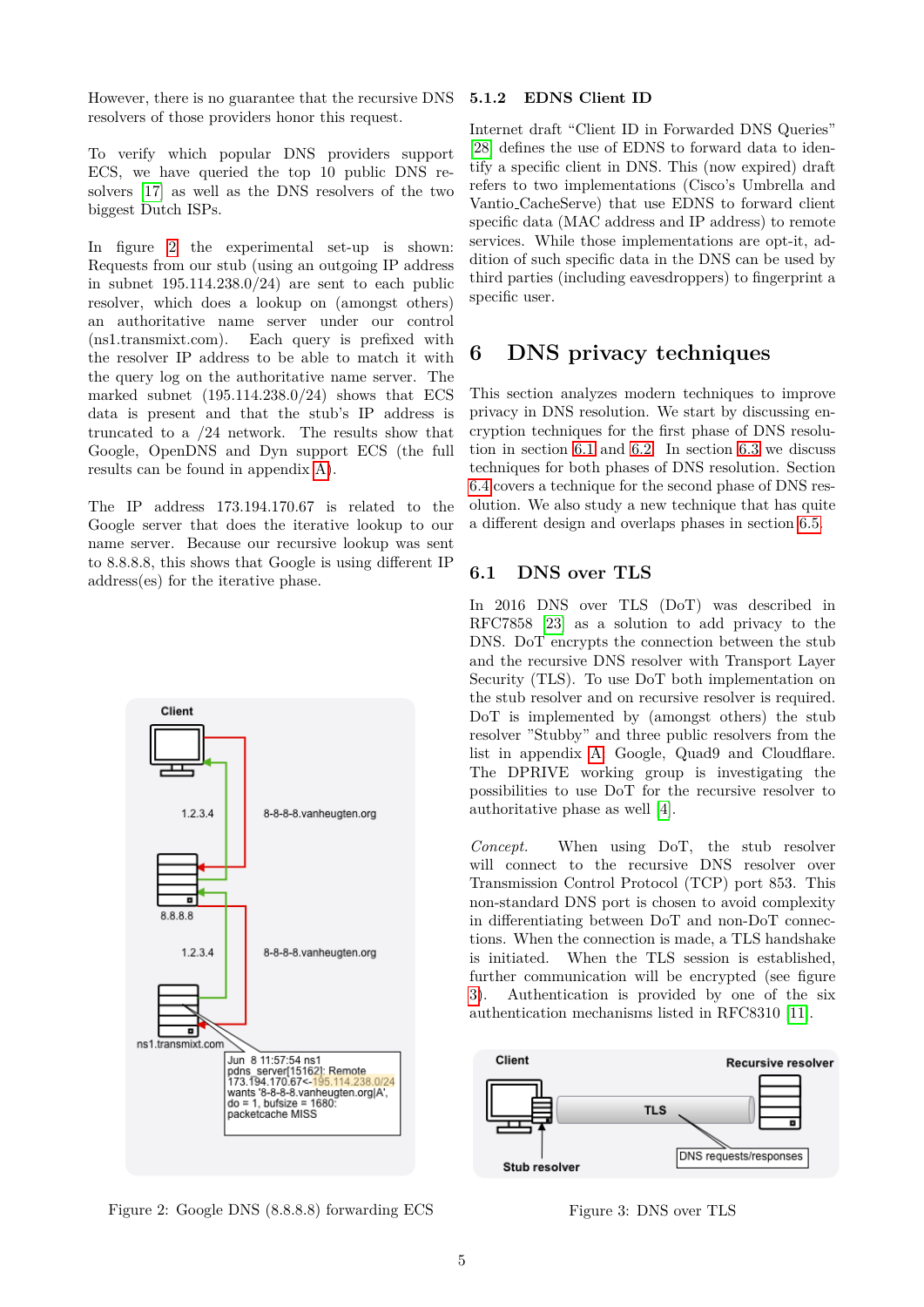*Performance.* Unlike regular DNS resolution, DoT uses the TCP instead of the User Datagram Protocol (UDP). Both TCP and TLS will introduce extra latency [\[22\]](#page-15-18) compared to UDP and will therefore have a negative impact on the performance of DoT compared to regular DNS resolution. To minimize this performance hit, the RFC states that stub resolvers should reuse the connection to prevent TCP/TLS overhead happening at each DNS request. It is also recommended to pipeline multiple DNS requests after each other, without waiting for an answer after each request. The "Message ID" is then used to match requests with incoming responses.

The overhead makes DoT not really viable for the second phase (recursive resolver to authoritative servers) of DNS resolution, because a one-to-many architecture is used there (one recursive resolver to many authoritative servers), where keeping the communication channel open is often not desired. There is an experimental proposal (RFC8094 [\[34\]](#page-16-10) – DNS over DTLS) that suggests TLS over UDP instead. However, to our knowledge there are no practical implementations of this yet.

*Privacy.* By encrypting the communication between stub and recursive resolver, DoT protects against eavesdropping in the first phase of DNS resolution (excluding the recursive resolver). However, third parties may be able to gather insight in DNS communication based on traffic patterns. RFC7858 [\[23\]](#page-15-15) suggests that clients/servers "may consider" using EDNS0 padding (RFC7830 [\[29\]](#page-16-11) to solve this, but this is merely a recommendation.

## <span id="page-5-0"></span>**6.2 DNS over HTTPS**

DNS over HTTPS (DoH) is currently being standardized in Internet draft "DNS Queries over HTTPS" [\[20\]](#page-15-19) (at the time of writing version 10). DoH is designed as a technique for confidential DNS resolution for both DNS clients and (native) web applications [\[20\]](#page-15-19). The web browser Firefox added support for DoH in version 60 (nightly build). Other client implementations are DNS proxies and a module for the PHP programming language. On the server side (based on the list in appendix [A\)](#page-13-0): Google and Cloudflare support DoH.

*Concept.* DoH uses HTTPS connections to encrypt DNS communication with TLS. Generally, the connection will be initiated in a comparable way to when a user would access any HTTPS (TLS) secured website. When the encrypted channel is created, DNS data will be encapsulated in HTTP POST/GET frames. Depending on the implementation the payload of the frame will contain wire-format (Internet draft) or JSON (Google implementation) DNS data. The used format is decided based on the header used.



Figure 4: DNS over HTTPS

*Performance.* DoH suffers from the same performance overhead as DoT caused by using TCP and TLS. A similar solution to reduce the impact can be found in reuse of the connection (in HTTP: keep-alive). However, there is one advantage that DoH has over DoT: The possibility to use HTTP/2 Server Push. This mechanism allows a server to send additional DNS answers to the client/stub, even if it did not ask for them. Websites generally include content from other URLs (e.g., a CDN for static content). The server knows that the user is probably going to request those domain names anyway, so it can send their location already. However, the feasibility of this mechanism is unknown.

*Privacy.* While the communication channel in phase one of DNS resolution in DoH is encrypted in a similar way compared to DoT, there are some advantages to privacy protection in DoH. The first is the use of common TCP port 443 could prevent censorship (if multiplexed with genuine web traffic): while the use of other DNS mechanisms could be prevented by blocking DNS ports, in this case only access to the full website can be blocked. The second advantage relates to the HTTP/2 Server Push mechanism described in the performance section above. The remote server can predict what URLs a user might request in the near future and can supply those already. Because of this, there is no need to request those domain names from other DNS servers. This limits the information spread. Similar to DoT, the use of EDNS0 padding is optional.

### <span id="page-5-1"></span>**6.3 DNSCrypt & DNSCurve**

DNSCrypt and DNSCurve are techniques which encrypt DNS communication using elliptic-curve cryptography on a link-level. DNSCrypt is based on DNSCurve, which was developed by Daniel J. Bernstein in 2008 [\[36\]](#page-16-12). DNSCrypt is not standardized by the IETF, but there exists a draft [\[10\]](#page-15-20) written by OpenDNS in 2010. DNSCrypt.info published a (nonstandardized) specification on their website [\[14\]](#page-15-21). The main difference between DNSCrypt and DNSCurve is the phase in DNS resolution where they operate. DNSCrypt encrypts DNS communication between the stub resolver and the recursive resolver (phase 1). DNSCurve does this for the communication between the recursive resolver and authoritative servers (phase 2).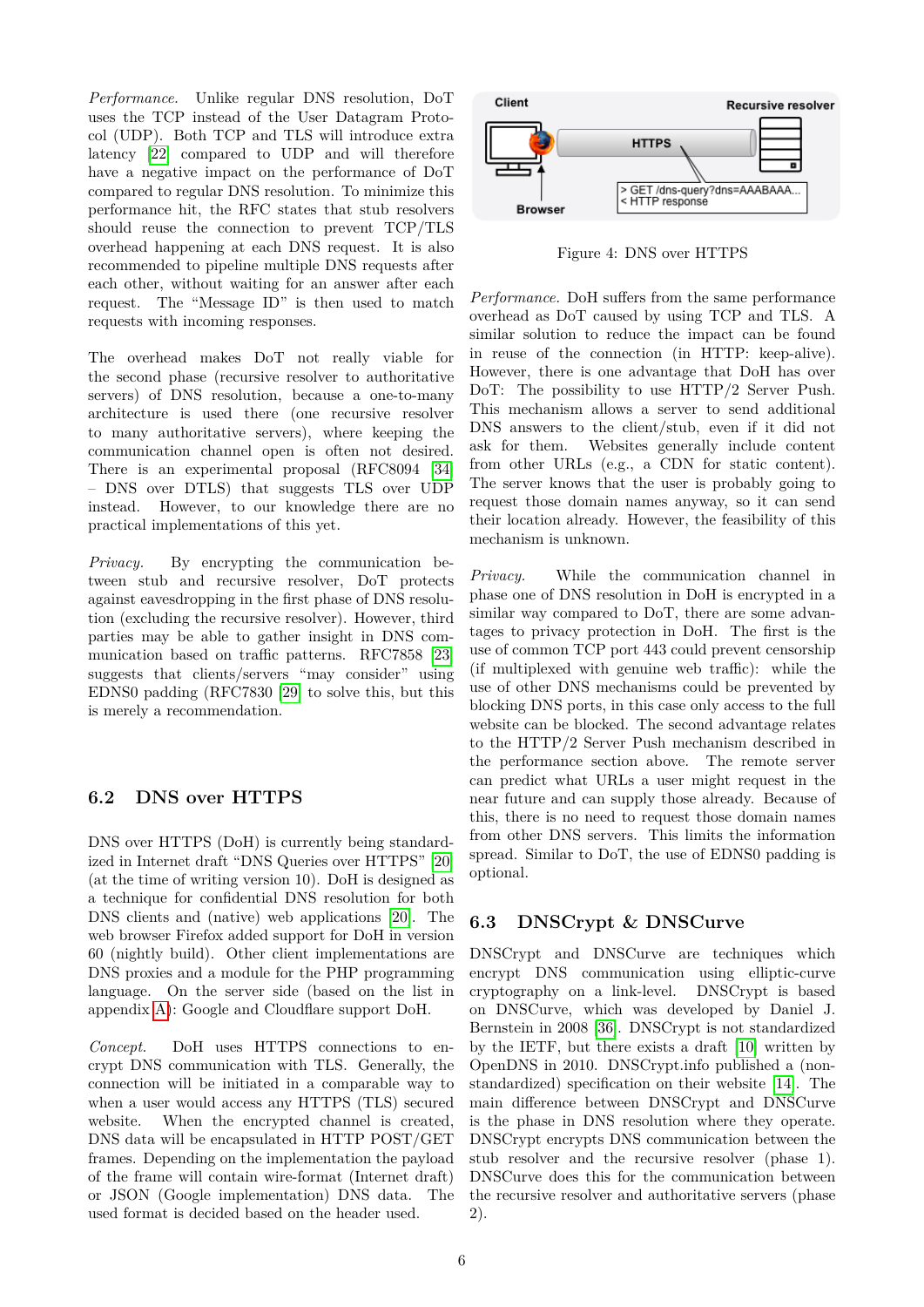Documentation and implementations of both techniques are scarce. On the stub/client side applications (proxies) like dnscrypt-proxy and pcap dnsproxy support DNSCrypt. Looking at recursive resolvers, the only recursive resolver on our list in appendix [A](#page-13-0) with support for DNSCrypt is OpenDNS. On the authoritative side, DNSCurve.io<sup>[1](#page-0-0)</sup> recommends to use CurveDNS as a forwarder to the actual authoritative server (e.g., NSD, Bind, PowerDNS).

*Concept.* The techniques encrypt the DNS communication on link-level with the XSalsa20Poly1305 or XChaCha20-Poly1305 algorithm. The Curve25519 algorithm is used for the key exchange. Both TCP and UDP are supported and generally port 443 is used (but not the HTTPS protocol). Both parties in DNS resolving have to support the technique in order to use it. Support is negotiated automatically.

*Performance.* The use of elliptic curve cryptography allows much smaller keys and needs less computational power compared to algorithms like RSA. However, elliptic curve cryptography is also available for TLS. DNSCrypt recommends DNS resolvers to rotate the keys at most every 24 hours and clients not to reuse keys [\[14\]](#page-15-21). The latter recommendation increases the amount of necessary calculations drastically, as one cryptographical operation per query is executed. In an presentation for IOActive [\[27\]](#page-15-22), Dan Kaminsky gives some insight in performance of DNSCurve compared to regular DNS resolution. In this presentation he estimates a 33% performance drop in the amount of queries per second when using DNSCurve. This might be relevant for high traffic recursive resolvers.

*Privacy.* DNSCrypt protects against eavesdropping between the stub and recursive resolver (phase 1). DNSCurve protects against eavesdropping on phase 2 of DNS resolution. Besides confidentiality, both offer authentication as well. However, from the client/stub position there is no way to enforce encryption for the second phase. Both techniques do not protect against logging on the recursive resolver.

#### <span id="page-6-0"></span>**6.4 QNAME minimisation**

Query Name (QNAME) minimisation is a DNS privacy technique described in RFC7816 [\[3\]](#page-15-23). It is designed for the second phase of DNS resolution: between the recursive resolver and authoritative servers. The goal of QNAME minimisation is to supply each upstream authoritative server only with the minimal required information to resolve a query. Only an implementation at the DNS resolver is needed for QNAME minimisation. Newer versions of popular DNS resolvers including Bind, Unbound and Knot resolver support QNAME minimisation.

<sup>1</sup>https://dnscurve.io/documentation/install-curvedns.html

*Concept.* In figure [5](#page-7-1) we show the DNS resolving of the domain name *www.example.com.* with QNAME minimisation implemented on the recursive resolver. As shown, the authoritative server for the root domain and for the com. TLD only receive the (for them) relevant part of the QNAME. Another important detail is that the requested QTYPE=AAAA has been substituted by a different QTYPE. The reason for this is both privacy (QTYPE is also privacy sensitive information) and as delegation is expected, the recursive DNS server expects a QTYPE=NS response. Therefor the most intuitive solution would be to use QTYPE=NS in the request. However, some authoritative servers do not respond properly to QTYPE=NS queries (which is actually a violation of the protocol). Unbound (as shown in figure [5\)](#page-7-1) solved this by substituting the QTYPE with the most-common QTYPE (A).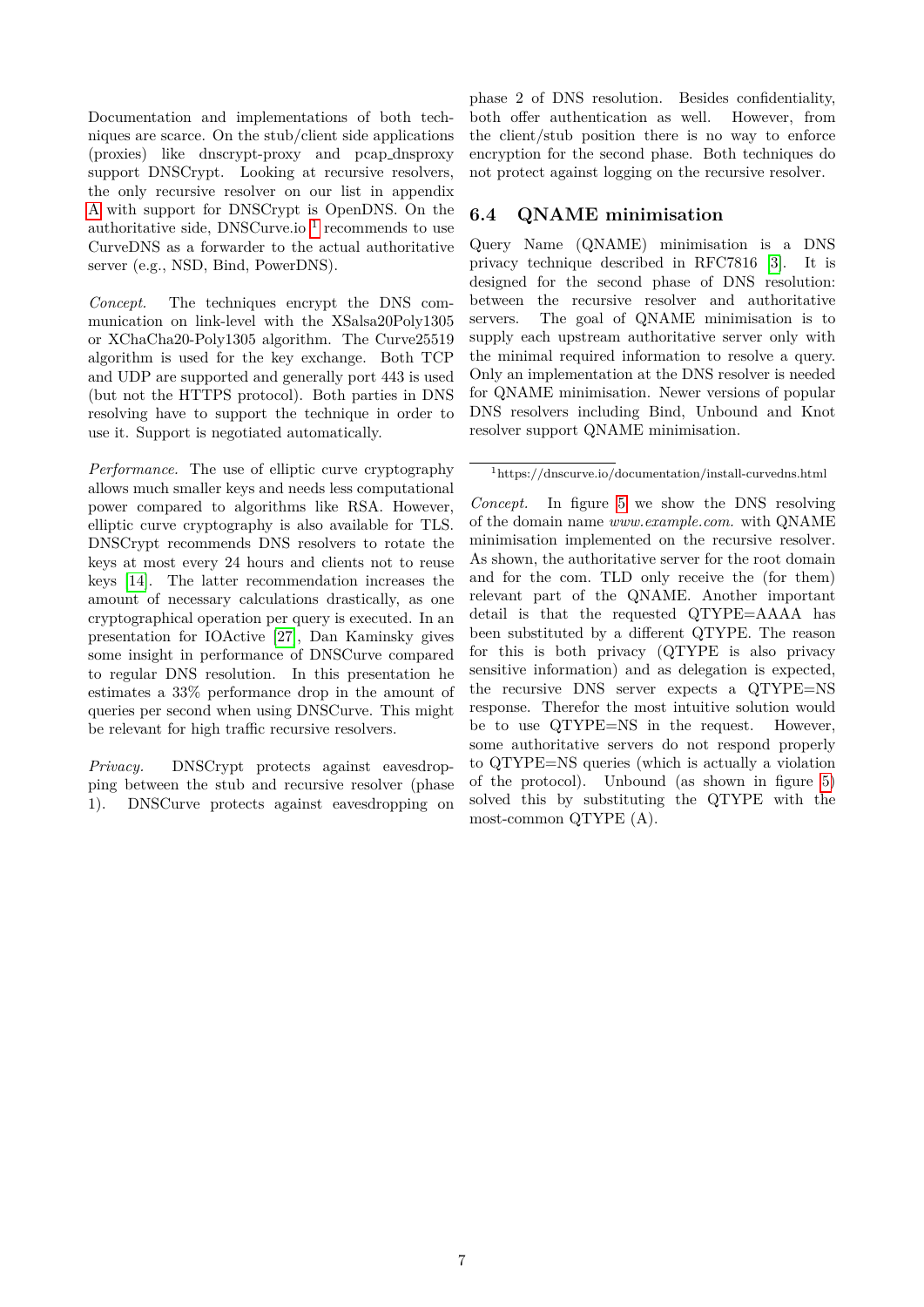

<span id="page-7-1"></span>Figure 5: Domain name resolving with QNAME minimisation

*Performance.* Using QNAME minimisation can have both a positive and a negative effect on the performance [\[3\]](#page-15-23). The main positive effect comes from more optimal use of negative caching, due to the fact that less-unique domain names are sent to the higher level authoritative DNS servers. The negative effect is related to the QTYPE substitution. What is not shown in figure [5](#page-7-1) is that there are actually two requests sent to iana-servers.net, the first with substituted QTYPE (A), the second one with the requested QTYPE (AAAA), because the recursive resolver does not know whether there is another level of delegation. This extra request has some impact on the performance.

The same thing happens when there are multiple levels of prefixes with the same authoritative server. Each level will be queried, instead of the authoritative server responding with the answer at the first one (because it does not get the full query).

*Privacy.* QNAME minimisation protects privacy by supplying each authoritative server in chain with the minimum required information about the QNAME and substituting the QTYPE. Only the last authoritative server in chain receives the full QNAME and actual QTYPE. There is no encryption in communication, so QNAME minimisation reduces impact only from eavesdroppers close to the higher level authoritative servers.

#### <span id="page-7-0"></span>**6.5 Oblivious DNS**

In June 2018 Schmitt et al. published a paper with the title *"Oblivious DNS: Practical Privacy for DNS Queries"* [\[35\]](#page-16-13). This paper describes Oblivious DNS (ODNS) as a technique to protect privacy in

the DNS. This technique is different compared to the previously mentioned techniques because besides the protection against eavesdropping on the communication, ODNS protects privacy on the recursive resolver as well (e.g., against logging).

Because of the recentness of the paper, there are no public implementations of ODNS yet, so using it is not possible. According to the paper, the authors plan to write an IETF specification for ODNS.

*Concept.* The idea behind ODNS is that each step in DNS resolution may only contain either one of two important pieces of information: The stub IP address OR the domain name/location. ODNS decouples those two pieces of information: The recursive resolver does know the IP address of the stub, but not the domain name. The (ODNS) authoritative server does know the domain name, but not the stub IP address. To achieve this decoupling, ODNS encrypts the domain name and its location. To prevent attacks where databases with encrypted domain names and their corresponding plain text are used, each ODNS session uses its own unique session key for encryption. Recommended is to use a recursive resolver without ECS support to fully decouple the pieces of data.

In ODNS operation, the stub resolver will first request the public key of the closest ODNS server by querying for *special.odns.*. The recursive resolver will forward this request to one of the authoritative ODNS servers (which could be considered recursive resolvers - more about that later). By using an anycast address, the nearest server will be used. The ODNS authoritative server will now answer the query and adds its own public key as an additional resource record (EDNS).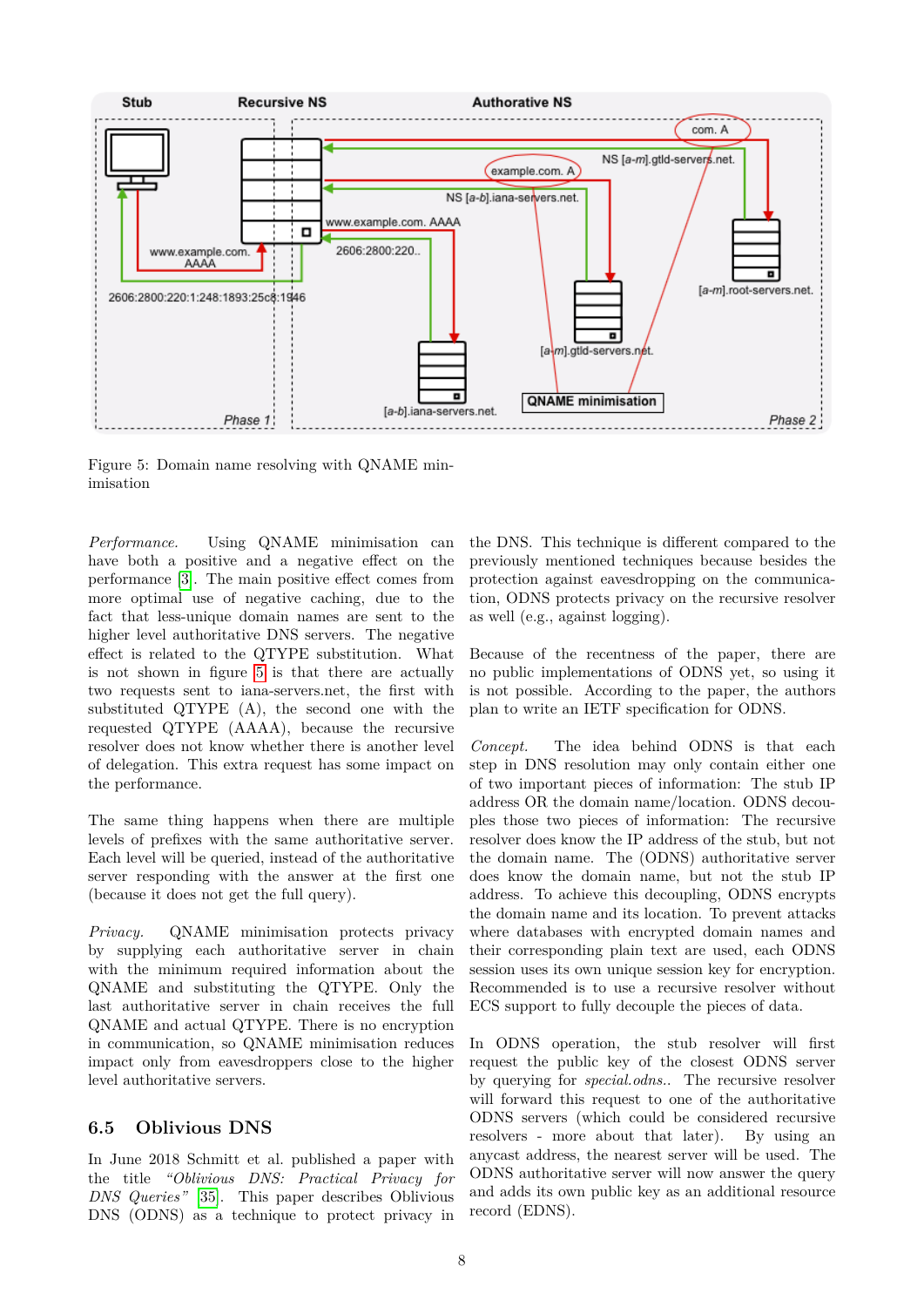The client now possess the public key of the nearest authoritative ODNS server. Subsequent DNS queries can now use encryption. The stub will generate a symmetric session key and encrypt the requested domain name with this session key (k). It will then append .odns. as a suffix, to route the query to the ODNS authoritative server. The stub will also encrypt the session key with the public key (PK) and append this to the DNS request. Figure [6](#page-8-0) illustrates this query.

<span id="page-8-0"></span>{*www.example.com*}*k.odns.*

{*k*}*PK*

Figure 6: Encrypted data in ODNS request

The ODNS authoritative server decrypts the session key with its local private key, and uses this session key to decrypt the domain name. The authoritative server will now act as a recursive resolver and will resolve the DNS request the conventional way. When the final answer is received, the ODNS authoritative server encrypts the requested domain name and a part of the answer with the session key (figure [7\)](#page-8-1) and return it to the recursive resolver.

> <span id="page-8-1"></span>{*www.example.com*}*<sup>k</sup>* {93*.*184*.*216*.*34}*<sup>k</sup>*

Figure 7: Encrypted data in ODNS response

*Performance.* Because the ODNS authoritative server acts as a recursive resolver, an extra step in the DNS resolution process is introduced. This extra step will cause additional latency and therefore decrease the performance of DNS resolution.

*Privacy.* ODNS offers broad privacy coverage: Both phases of DNS resolution are covered, and the (public) recursive resolver is not able to gather much insight in DNS communication. Because only the domain name and answer are encrypted, other data could still be used to fingerprint users (e.g., QTYPE, TTL). For ODNS it would be important to use a public resolver without ECS support.

## **7 Combining techniques**

All of the techniques evaluated in section [6](#page-4-4) improve privacy in a certain phase in DNS resolution. In this section we will analyze combinations of techniques and determine the level of DNS privacy protection for each combination from a user's perspective.

In figure [8](#page-9-0) we show the coverage of each technique in DNS resolution. Techniques in group one and two operate in the first phase of DNS resolution: Between stub and recursive resolver. Techniques in group three and four operate in the second phase of DNS resolution: Between recursive resolver and authoritative servers.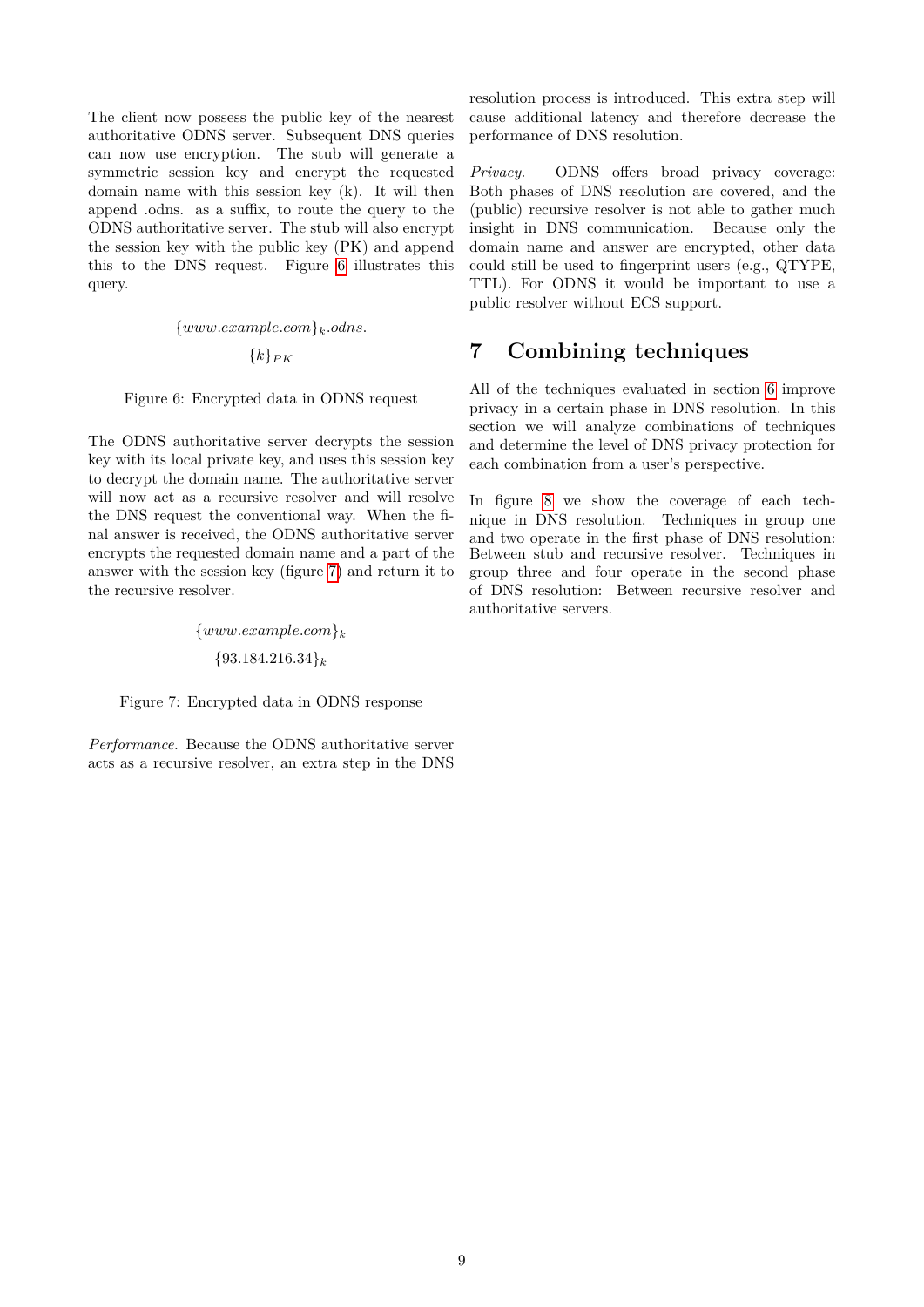

<span id="page-9-0"></span>Figure 8: Coverage of DNS privacy techniques

We will omit the techniques *Oblivious DNS* (2) and *DNSCurve* (3) from our combinations. The reasoning behind this is that there is no publicly available technical implementation for Oblivious DNS, making the technique at this time unusable from a user's point of view. DNSCurve could be used by selecting a compatible public recursive resolver or running a private (local) recursive solver. However, DNSCurve requires support on the authoritative side as well. Unfortunately we were not able to find any DNSCurve compatible authoritative servers, which makes the technique useless for the user.

We will not combine an *ISP recursive resolver* with any techniques either, as those ISPs generally do not support any of the techniques. We have verified this for two major Dutch ISPs: Ziggo and KPN. A second reason is that in some countries ISPs are obliged by regulation to implement mechanisms for censorship [\[21\]](#page-15-24).

As shown in figure [9](#page-9-1) there are three privacy improving combinations a user could choose from. Below each combination is evaluated based on the level of privacy improvement. In the tables in appendix [B](#page-14-0) we show the protection for the most important pieces of DNS data for each technique. Those tables do not take caching into account, which can make a huge difference. Therefore the combinations below use those tables as a guideline rather than a definitive source.



<span id="page-9-1"></span>Figure 9: Resolver and technique combinations

**Encryption**. The techniques DoT, DoH and DNSCrypt (Group one techniques from figure [8\)](#page-9-0) all implement encryption between the stub resolver and the recursive resolver. While the implementation and algorithm used differs, they all encrypt the same data. This results in the same level of privacy improvement for all three techniques. This research does not evaluate security of encryption techniques and therefore those techniques will be considered equal in the combinations below. DNS-over-HTTPS "Server Push" might offer advantages for privacy, but there are no known implementations of this yet.

**Cache sharing**. In section 4.3 of the research "Analysis of DNS Cache Effects on Query Distribution" [\[37\]](#page-16-14) Zheng Wang describes the effects of cache sharing amongst multiple users. Wang explains the aggregation effect of the caching DNS server. Advantages of cache sharing are the higher cache rate and the flattening effect on the domain name distribution. The flattening effect is relevant for this research, as this effect results in less communication between the (caching) recursive resolver and authoritative servers.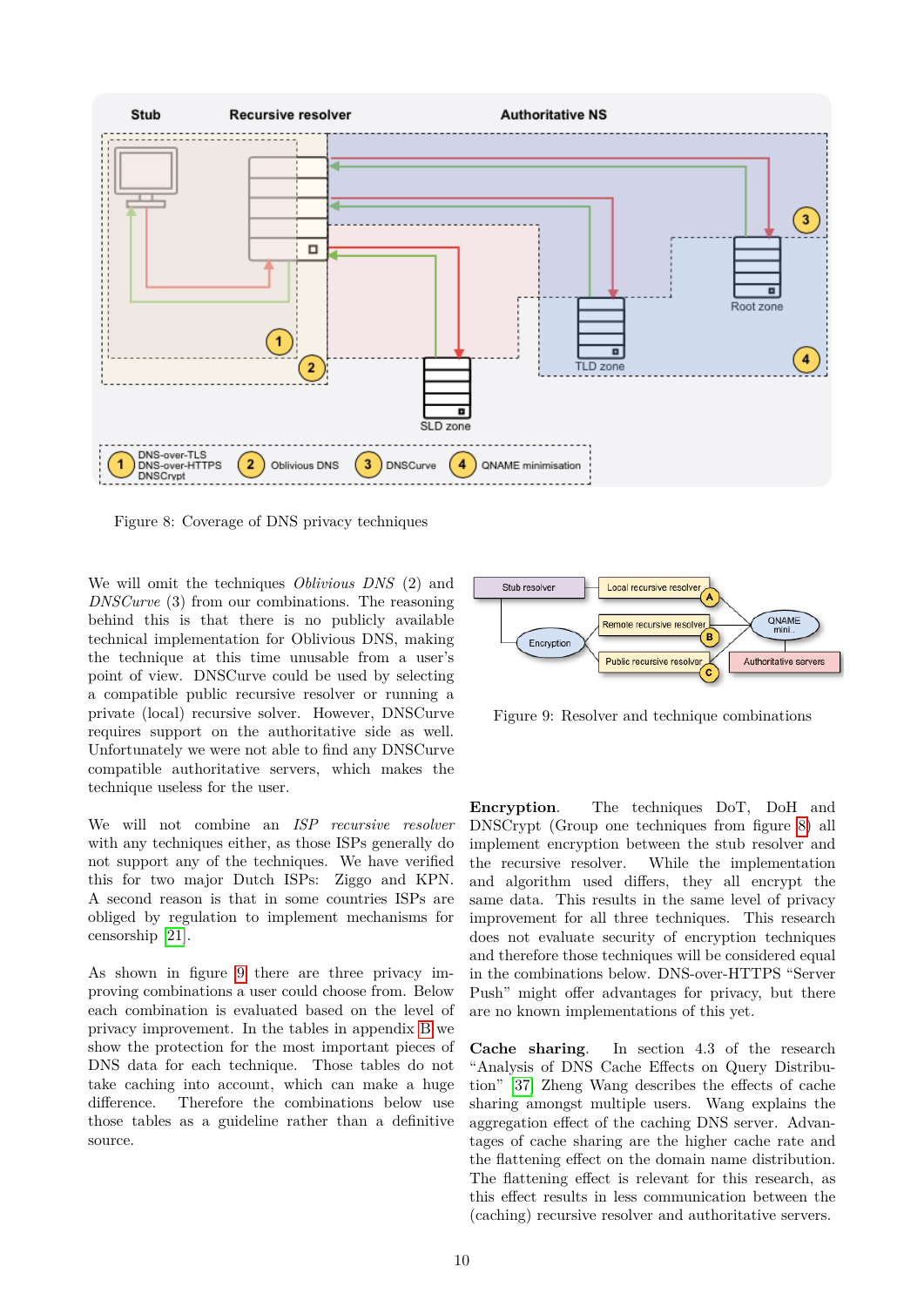#### **7.1 Combination A**

The first combination that is evaluated uses a local recursive resolver combined with QNAME minimisation.

*Privacy phase 1*. As the local network is usually a trusted network, using encryption between the stub and recursive resolver might not be required (but is possible).

*Privacy recursive resolver*. The local recursive resolver is under user's control. Therefore third parties cannot eavesdrop on communications and/or use query logging on this resolver.

*Privacy phase 2*. When using a local recursive resolver, the outbound IP address is shared between the recursive resolver and the stub resolver. This results in no obfuscation of the stub's IP address upstream. QNAME minimisation truncates the QNAME of DNS queries to the minimum required for each authoritative server. However, eavesdroppers close to the recursive resolver or close to the last authoritative server in the chain will still be able to intercept the full DNS packet and the stub's IP address.

Caching limits upstream communication to authoritative servers for repeated DNS requests. The relatively small user base of this recursive resolver reduces the effect of caching compared to a public resolver.

### **7.2 Combination B**

The second combination we will evaluate is a combination of a group 1 technique with a private remote recursive resolver and QNAME minimisation.

*Privacy phase 1*. Encryption (a group 1 technique) between the stub and recursive resolver ensures data confidentiality in this phase of DNS communication.

*Privacy recursive resolver*. The remote recursive resolver is under users' control. Therefore third parties cannot eavesdrop on communications and/or use query logging on this resolver.

*Privacy phase 2*. When using a remote recursive resolver, the stub's IP address is obfuscated by the recursive resolver. Without configuring a remote recursive resolver, the stub will use the (ISPs) recursive resolver set at each Internet location (e.g., WiFi hot spot). The remote recursive resolver usually has a static (= permanent) IP address. Therefore, when the remote recursive resolvers cache is not shared amongst multiple users, the permanent IP address would decrease privacy compared to a changing ISPs resolver address at every Internet location.

QNAME minimisation truncates the QNAME of DNS queries to the minimum required for each authoritative server. However, eavesdroppers close to the recursive resolver or close to the last authoritative server in the chain will still be able to intercept the full DNS packet but without the stub's IP address.

Caching limits upstream communication to authoritative servers for repeated DNS requests. The relatively small user base of this recursive resolver reduces the effect of caching compared to a public resolver.

#### **7.3 Combination C**

Combination C involves one of the group 1 techniques (DoT, DoH or DNSCrypt) together with a public recursive resolver and QNAME minimisation.

*Privacy phase 1*. Encryption between the stub and public recursive resolver ensures data confidentiality in this phase of DNS communication.

*Privacy recursive resolver*. The public recursive resolver is not under users' control. Third parties could therefore eavesdrop and/or log DNS communication. Some public recursive resolvers (e.g., Cloudflare and Quad9) offer a privacy service (without logging), but there is no way to verify this.

*Privacy phase 2*. When using a public recursive resolver, the stub's IP address is obfuscated by the recursive resolver. Some public resolvers use QNAME minimisation which limits the contents of requests to the minimum required. However, eavesdroppers close to the recursive resolver or close to the last authoritative server in the chain will still be able to intercept the full DNS frame but without the stub's IP address.

Caching limits upstream communication to authoritative servers for repeated DNS requests. Popular public resolvers have a bigger user base, which increases the efficiency of caching. More users relates to a bigger chance in them requesting the same DNS queries.

### **7.4 Comparing A,B and C**

When comparing the three previous combinations, we conclude that combination A offers the least privacy improvement for a user: The recursive resolver does not obfuscate the user's IP address, which links DNS frames in the iterative phase (phase 2) of DNS resolution to the user. Combination B offers more privacy, because the user's IP address is obfuscated. However, both combinations A & B lack efficient caching as the amount of users using the recursive resolver is generally much smaller compared to a public resolver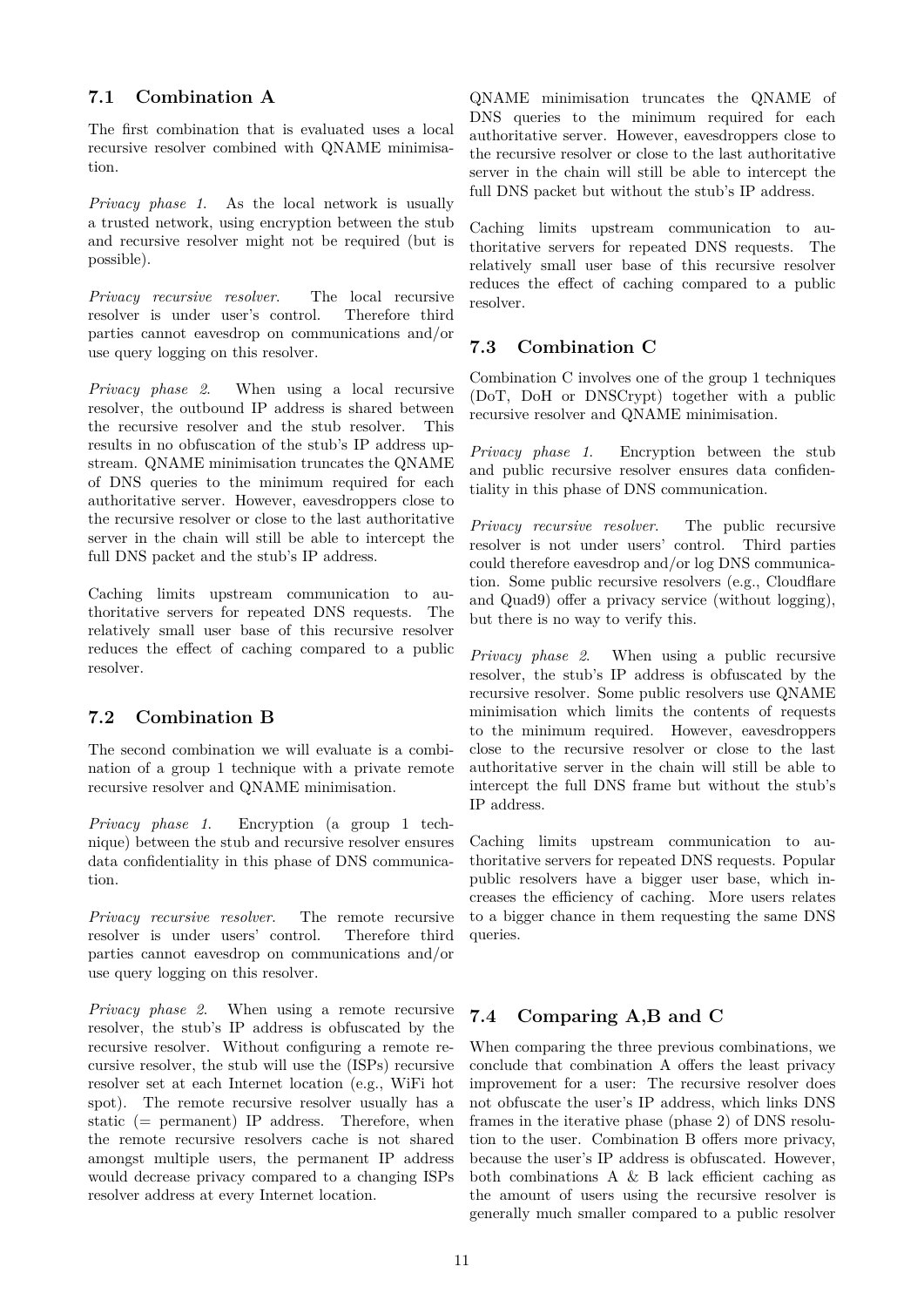(e.g., Google).

Combination C features efficient caching and IP obfuscation to upstream authoritative servers. However, unlike the previous two combinations third parties could log DNS communication on the recursive resolver. Fortunately, we can reduce the impact of logging by making another combination, which is discussed below.

#### **7.5 Adding a forwarding resolver**

The combinations evaluated so far assume a common DNS setup is used like shown in figure [1.](#page-2-0) However, adding extra types/locations of DNS resolvers in sequence might have a positive effect on privacy in DNS. In this paragraph we will evaluate such a setup. The only DNS server type we can add is a forwarding resolver. Stub (clients) and authoritative servers can't be added for obvious reasons, and only one server in the chain can do iterative lookups to authoritative servers.



<span id="page-11-0"></span>Figure 10: Combination C with a forwarding resolver

The disadvantage of using a public resolver is that a third party could log DNS communication on the recursive resolver. This log will then include both the stub's IP address and the requested domain name. If we add a remote forwarding resolver before the public resolver (as shown in figure [10\)](#page-11-0) we decouple this data and still may enjoy optimal caching. The stub's IP address is now obfuscated by the forwarding server. The latter still has a full view of DNS communication, but this is not an issue as this server is under users' control.

In this setup the stub contacts a remote forwarding resolver securely using an encryption technique. This forwarding resolver does contact a public recursive resolvers, again using encryption. The public recursive resolver will then contact the specific authoritative servers using QNAME minimisation.

To make this set-up even more effective, the remote forwarding DNS server could be shared amongst

multiple trusted users. Multiple users could be family members, multiple devices (computers / mobile) and such.

## **8 Conclusion & Discussion**

In this section we discuss the results of our research, its limitations and identify possibilities for future research.

#### **8.1 Conclusion**

This paper has presented a solution to improve privacy in DNS resolution available to the user. We analyzed the privacy issues in DNS resolution. An experiment to investigate the implementation of the ECS extension on various public recursive resolvers was conducted. Modern techniques to improve DNS privacy were evaluated, and we discussed a technique that was recently published. Finally, we combined techniques available to the user to achieve the highest privacy improvement in DNS resolution.

We conclude that there are several techniques and combinations which all improve privacy. However, decoupling data by introducing a forwarding resolver offers the highest privacy improvement available to the user. Encryption ensures confidentially between the stub, forwarding and recursive resolver. Caching on multiple levels and QNAME minimisation limits the (unencrypted) DNS communication between the recursive and authoritative DNS servers. For better privacy a public recursive resolver that does not implement ECS and offers a no-logging server (although there is no guarantee on that) should be chosen.

#### **8.2 Discussion**

We have identified some limitations in our research.

The effectiveness of the proposed solution is influenced by unknown factors. For instance, the caching policies and amount of users on the forwarding and recursive resolver can make a lot of difference. Other factors are the details of the Internet connection of a user and different regulation in countries.

The combinations of evaluated techniques do improve DNS privacy, but also impose new challenges. Even when using encryption for both DNS and HTTP, there are still ways to gather insight in this communication by eavesdroppers. On web servers it is possible to have multiple TLS certificates on a single IP address. For this use case a mechanism called SNI (Server Name Indication) is used to determine which TLS certificate should be used for a specific connection. Because the certificate is needed for the TLS handshake, the server name (often equal to the domain name) is unencrypted. There is work in progress [\[24\]](#page-15-25) to mitigate this issue.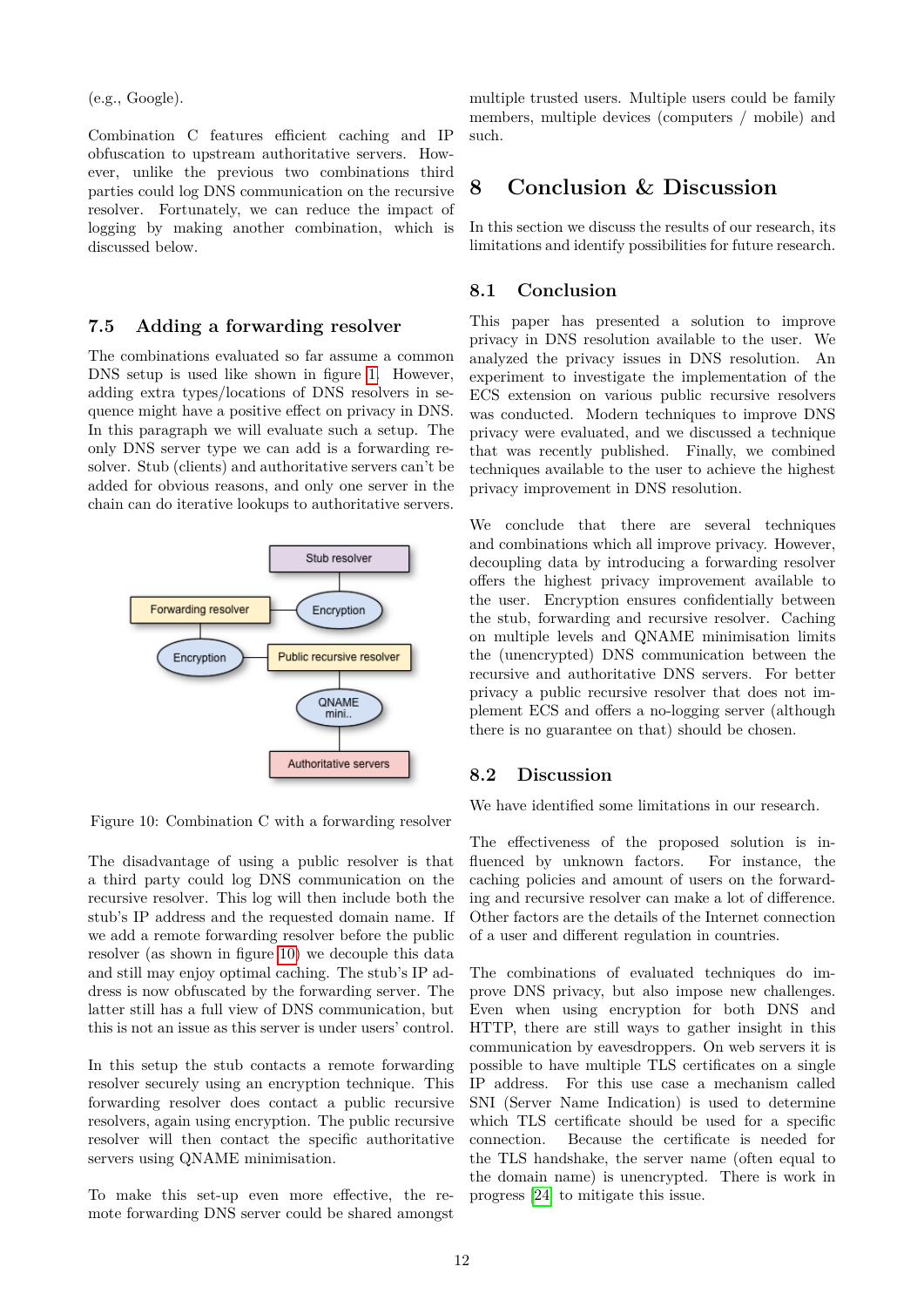Another concern is fingerprinting based on metadata like timestamps and packet size. Without encryption in DNS, there is no harm in such metadata, because the DNS data is accessible anyway. Especially the packet size is interesting, because it could be used to derive the question that was asked. To solve this, a specification [\[29\]](#page-16-11) is written that proposes padding packets to a generic size.

#### **8.3 Future work**

When Oblivious DNS (ODNS) publishes a specification or implementation, research could analyze the advantages of using Oblivious DNS in combination with other techniques. Also interesting would be to see what the implications are of ODNS not encrypting the full communication, and how metadata like TTL and QTYPE could be used to fingerprint users.

A different approach to combining techniques that cover a certain phase of DNS resolution is to use a network designed for anonymous communication, like The Onion Router (Tor). Research could evaluate whether using such networks is a feasible way for DNS resolution.

In section [5.1.1](#page-3-0) we note that there is no guarantee that DNS providers will honor the /0 source prefix length to prevent Client Subnet forwarding in DNS. Future research could investigate whether popular public DNS resolvers do honor this.

Evaluation of the differences between the phase one techniques DoT and DoH is necessary. There are currently discussions in the Internet community about which one of the two protects the user the most for fingerprinting based on metadata.

Finally, research could look into the parallel use of public DNS recursive resolvers to improve privacy. Randomly splitting requests over multiple recursive resolvers might impact DNS privacy. Research could look into positive/negative effects of such an implementation.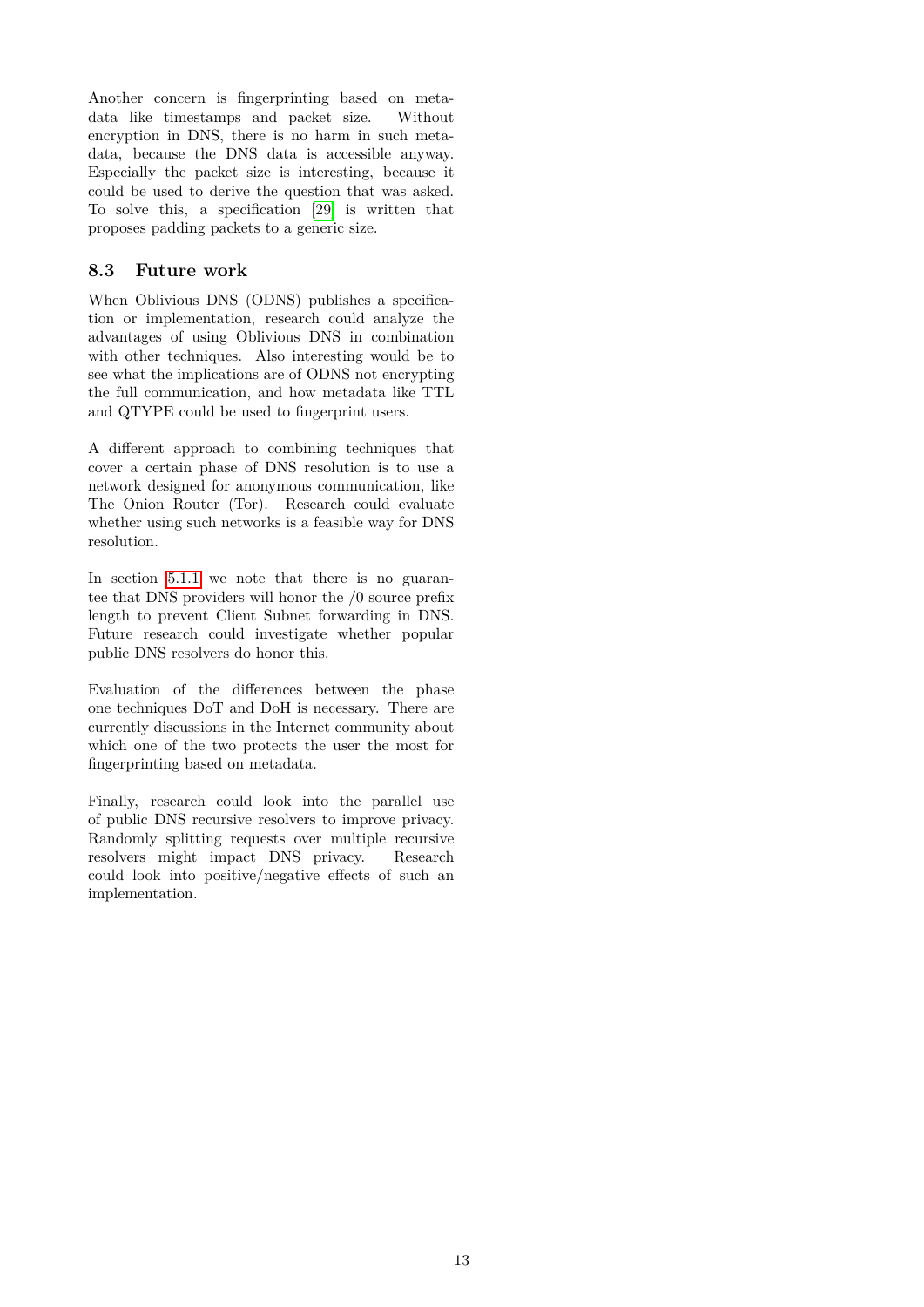# <span id="page-13-0"></span>**A Appendix: Public DNS resolvers**

| Public resolver        | IP addresses                          | <b>ECS</b> used    |  |  |  |
|------------------------|---------------------------------------|--------------------|--|--|--|
|                        | 8.8.8.8                               |                    |  |  |  |
|                        | 8.8.4.4                               |                    |  |  |  |
| Google                 | 2001:4860:4860::8888                  | ${\bf Yes}$        |  |  |  |
|                        | 2001:4860:4860::8844                  |                    |  |  |  |
|                        | 1.1.1.1                               |                    |  |  |  |
| Cloudflare             | 1.0.0.1                               |                    |  |  |  |
|                        | 2606:4700:4700::1111                  |                    |  |  |  |
|                        | 2606:4700:4700::1001                  |                    |  |  |  |
|                        | 199.85.126.10                         |                    |  |  |  |
| Norton ConnectSafe     | 199.85.127.10                         | No                 |  |  |  |
|                        | 208.67.222.222                        |                    |  |  |  |
| OpenDNS                | 208.67.220.220                        | $\mathbf{Yes}\ ^1$ |  |  |  |
|                        | 2620:0:ccc::2                         |                    |  |  |  |
|                        | 2620:0:ccd::2                         |                    |  |  |  |
|                        | (closest two resolvers)               |                    |  |  |  |
|                        | 193.183.98.66                         |                    |  |  |  |
| Open NIC DNS           | 51.254.25.115                         | No                 |  |  |  |
|                        | 2a00:dcc0:dead:b242::42               |                    |  |  |  |
|                        | 2001:41d0:2:73d4::125                 |                    |  |  |  |
|                        | 84.200.69.80                          |                    |  |  |  |
|                        | 84.200.70.40                          |                    |  |  |  |
| DNS. Watch             | 2001:1608:10:25::1c04:b12f            |                    |  |  |  |
|                        | 2001:1608:10:25::9249:d69b            |                    |  |  |  |
|                        | 209.244.0.3                           |                    |  |  |  |
| Level <sub>3</sub> DNS | 209.244.0.4                           |                    |  |  |  |
|                        | $4.2.2.[1-6]$                         |                    |  |  |  |
|                        | 8.26.56.26                            |                    |  |  |  |
| Comodo Secure DNS      | 8.20.247.20                           | N <sub>o</sub>     |  |  |  |
|                        | 156.154.70.1                          |                    |  |  |  |
| <b>UltraDNS</b>        | 156.154.71.1                          | No                 |  |  |  |
| Dyn                    | 216.146.35.35                         |                    |  |  |  |
|                        | 216.146.36.36                         | Yes                |  |  |  |
|                        | 2607:f590:f2::2                       |                    |  |  |  |
|                        | 62.179.104.196                        |                    |  |  |  |
|                        | 213.46.228.196                        |                    |  |  |  |
|                        | 212.54.44.54<br>Ziggo<br>212.54.40.25 |                    |  |  |  |
|                        |                                       |                    |  |  |  |
|                        | 2001:b88:1002::10                     |                    |  |  |  |
|                        | 2001:b88:1202::10                     |                    |  |  |  |
|                        | $19\overline{4.151.228.18}$           |                    |  |  |  |
| KPN                    | 194.151.228.34                        | No                 |  |  |  |
|                        |                                       |                    |  |  |  |

1. Registration required to receive ECS data [\[15\]](#page-15-26) [\[38\]](#page-16-15).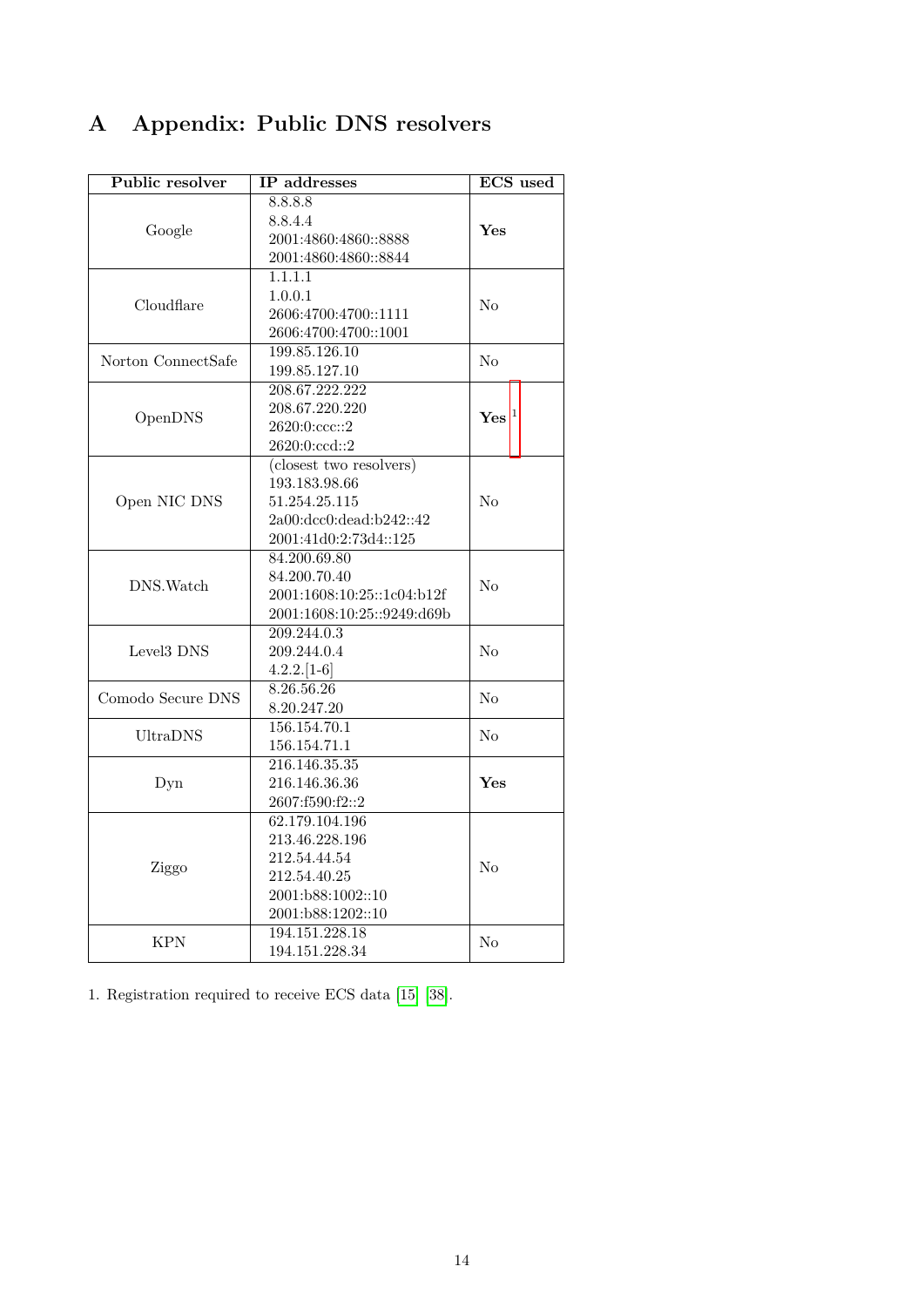# <span id="page-14-0"></span>**B Appendix: DNS data protection per technique**

| area of communication   | data                                              | DNS-over-TLS             | S<br>DNS-over-HTTP       | DNSCrypt                 | mini<br>QNAME            | Local                        | Remote                   | <b>ISP</b>               | Public                   |
|-------------------------|---------------------------------------------------|--------------------------|--------------------------|--------------------------|--------------------------|------------------------------|--------------------------|--------------------------|--------------------------|
| Stub-Recursive          | $\overline{\text{IP-} }$ address of stub resolver | $\overline{\phantom{a}}$ | $\overline{\phantom{0}}$ | $\overline{\phantom{m}}$ |                          | $\overline{\phantom{m}}$     |                          | $\overline{\phantom{a}}$ |                          |
| Stub-Recursive          | IP-address of recursive resolver                  | $\overline{\phantom{a}}$ | $\overline{\phantom{0}}$ | $\overline{\phantom{a}}$ | $\overline{\phantom{a}}$ | $\sim$                       | ۰                        | $\overline{\phantom{a}}$ |                          |
| Stub-Recursive          | Request contents                                  | $\checkmark$             |                          |                          |                          | ۰                            | ۰                        | $\overline{\phantom{a}}$ | $\overline{\phantom{0}}$ |
| Stub-Recursive          | Request record type( $s$ )                        | $\checkmark$             | $\checkmark$             |                          |                          | $\overline{\phantom{m}}$     | ۰                        | $\overline{\phantom{a}}$ | $\overline{\phantom{0}}$ |
| Stub-Recursive          | Response contents                                 |                          | $\checkmark$             |                          |                          | ۰                            |                          | $\overline{\phantom{a}}$ | $\overline{\phantom{0}}$ |
| Stub-Recursive          | Response record type(s)                           | $\checkmark$             | $\checkmark$             | $\checkmark$             |                          | $\overline{\phantom{a}}$     | ۰                        | $\overline{\phantom{a}}$ | $\overline{\phantom{0}}$ |
| Recursive-Authoritative | IP-address of recursive resolver                  | $\overline{\phantom{a}}$ | $\overline{\phantom{a}}$ | $\overline{\phantom{a}}$ |                          | $\qquad \qquad \blacksquare$ | ۰                        | $\overline{\phantom{a}}$ | $\overline{\phantom{a}}$ |
| Recursive-Authoritative | IP-address of authoritative resolver              | $\overline{\phantom{a}}$ | $\overline{\phantom{a}}$ | $\overline{\phantom{a}}$ | $\overline{\phantom{a}}$ | $\overline{\phantom{a}}$     | ۰                        | $\overline{\phantom{a}}$ | $\overline{\phantom{0}}$ |
| Recursive-Authoritative | Network address of stub resolver                  | $\overline{\phantom{a}}$ | $\overline{\phantom{0}}$ | $\overline{\phantom{m}}$ |                          | $\sim$                       | $\sqrt{5}$               | $\sqrt{5}$               | $\sqrt{5}$               |
| Recursive-Authoritative | Request contents                                  | $\overline{\phantom{a}}$ | $\overline{\phantom{0}}$ | $\overline{\phantom{a}}$ | $\sqrt{6}$               |                              | $\overline{\phantom{a}}$ | $\overline{\phantom{a}}$ | $\overline{\phantom{0}}$ |
| Recursive-Authoritative | Request record type                               | $\overline{\phantom{a}}$ | $\overline{\phantom{0}}$ | $\overline{\phantom{a}}$ | $\sqrt{6}$               | $\overline{\phantom{a}}$     | $\overline{\phantom{a}}$ | $\overline{\phantom{a}}$ | $\overline{\phantom{0}}$ |
| Recursive-Authoritative | (intermediate) Response contents                  | $\overline{\phantom{a}}$ | $\overline{\phantom{0}}$ | $\overline{\phantom{a}}$ | $\sqrt{6}$               |                              | ۰                        | $\overline{\phantom{a}}$ | $\overline{\phantom{0}}$ |
| Recursive-Authoritative | (intermediate) Response record type(s)            | $\overline{\phantom{a}}$ | $\overline{\phantom{0}}$ | $\overline{\phantom{a}}$ | $\sqrt{6}$               |                              |                          | $\overline{\phantom{a}}$ |                          |

Table 1: Eavesdropping: Protection of each technique against a certain data type

| location             | data                                   | -over-TLS<br>DNS.        | ဟ<br>Ê<br>DNS-over-HT    | <b>DNSCrypt</b>          | QNAME mini               | Local                    | Remote                   | ISР                      | Public                   |
|----------------------|----------------------------------------|--------------------------|--------------------------|--------------------------|--------------------------|--------------------------|--------------------------|--------------------------|--------------------------|
| Recursive resolver   | IP-address of stub resolver            | ۰                        | $\overline{a}$           |                          |                          | $\checkmark$             | $\checkmark$             |                          |                          |
| Recursive resolver   | IP-address of recursive resolver       | ۰                        | $\overline{\phantom{0}}$ |                          | $\overline{\phantom{0}}$ | $\checkmark$             | $\checkmark$             | $\overline{a}$           |                          |
| Recursive resolver   | Request contents                       | ۰                        | $\overline{\phantom{a}}$ | ٠                        | $\overline{\phantom{0}}$ |                          |                          | $\blacksquare$           | $\overline{\phantom{a}}$ |
| Recursive resolver   | Request record type(s)                 |                          | ۰                        |                          |                          | $\checkmark$             | $\checkmark$             | $\overline{a}$           |                          |
| Recursive resolver   | Response contents                      | ٠                        | $\overline{\phantom{a}}$ |                          |                          | $\checkmark$             |                          |                          |                          |
| Recursive resolver   | Response record $type(s)$              |                          | $\overline{\phantom{m}}$ | ÷                        | $\overline{\phantom{0}}$ | $\checkmark$             | $\checkmark$             |                          |                          |
| Authoritative server | IP-address of recursive resolver       | $\overline{\phantom{a}}$ | $\overline{\phantom{a}}$ | $\overline{\phantom{a}}$ | $\overline{\phantom{0}}$ | $\overline{a}$           | $\overline{\phantom{a}}$ | $\overline{\phantom{0}}$ | $\overline{\phantom{0}}$ |
| Authoritative server | IP-address of authoritative resolver   | ۰                        | ۰                        | ۰                        |                          | $\overline{\phantom{0}}$ |                          |                          |                          |
| Authoritative server | Network address of stub resolver       | ٠                        | $\blacksquare$           | $\overline{\phantom{0}}$ |                          | $\overline{\phantom{0}}$ | $\sqrt{5}$               | $\sqrt{5}$               | $\sqrt{5}$               |
| Authoritative server | Request contents                       | ÷                        | $\overline{\phantom{a}}$ | $\overline{\phantom{a}}$ | $\sqrt{6}$               | $\blacksquare$           | $\overline{\phantom{a}}$ |                          |                          |
| Authoritative server | Request record type                    | ۰                        | $\overline{\phantom{a}}$ |                          | $\sqrt{6}$               | $\overline{\phantom{0}}$ | $\overline{\phantom{a}}$ | $\overline{\phantom{a}}$ |                          |
| Authoritative server | (intermediate) Response contents       | $\overline{\phantom{a}}$ | ۰                        |                          | $\sqrt{6}$               |                          | $\blacksquare$           | $\overline{\phantom{a}}$ |                          |
| Authoritative server | (intermediate) Response record type(s) | $\overline{a}$           |                          |                          | $\sqrt{6}$               |                          |                          |                          |                          |

Table 2: Logging: Protection of each technique against a certain data type

- 5. Only if ECS is not used.
- 6. Depends on the position of this server in the chain.

# **Acknowledgements**

We are grateful to Ralph Dolmans and Martin Hoffmann from NLnet Labs for facilitating this research,

their help with various subjects and reviewing this paper.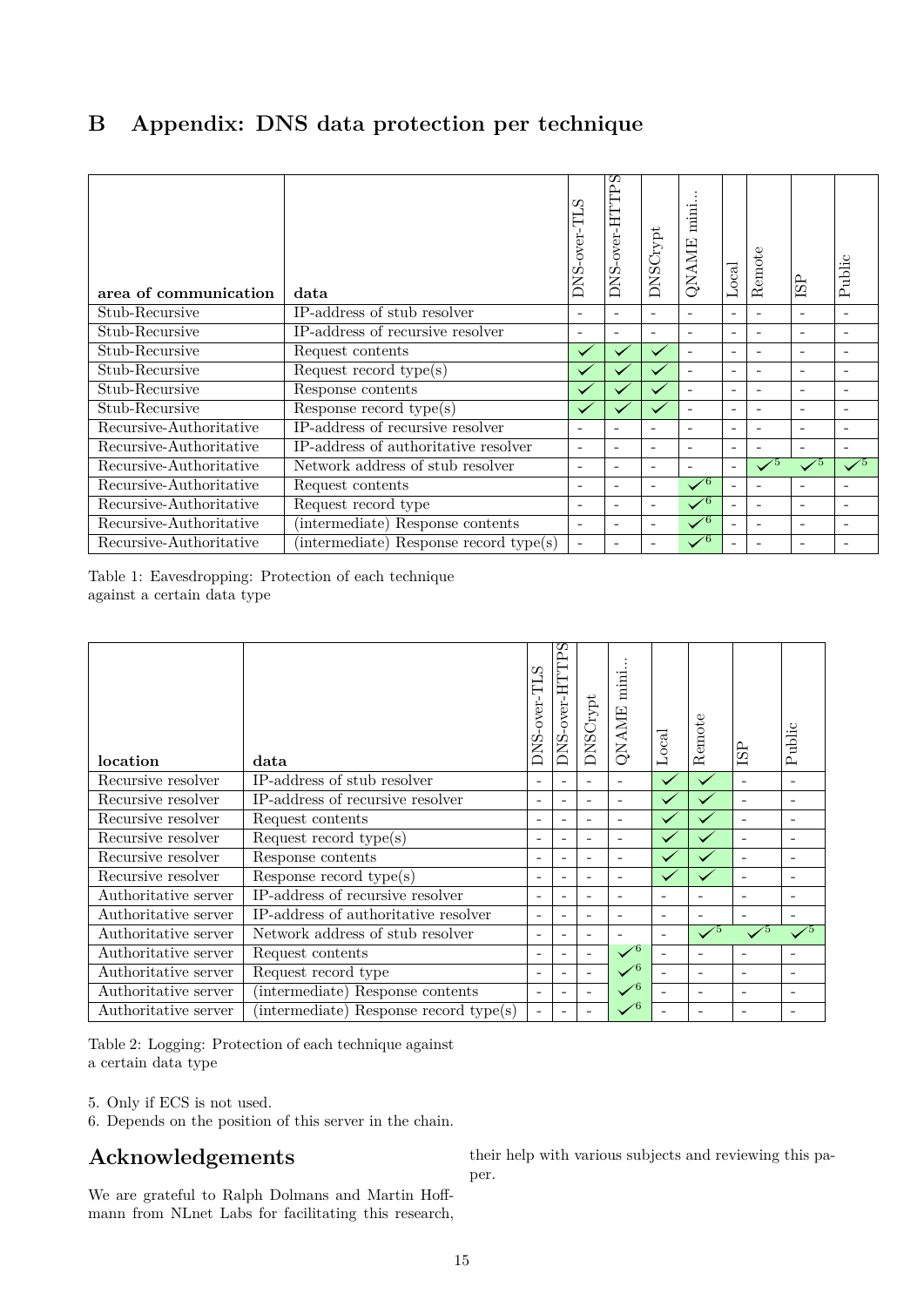## **References**

- <span id="page-15-10"></span>[1] R. Arends, R. Austein, M. Larson, D. Massey, and S. Rose. Dns security introduction and requirements. RFC 4033, RFC Editor, March 2005.
- <span id="page-15-7"></span>[2] S. Bortzmeyer. Dns privacy considerations. RFC 7626, RFC Editor, August 2015.
- <span id="page-15-23"></span>[3] S. Bortzmeyer. Dns query name minimisation to improve privacy. RFC 7816, RFC Editor, March 2016.
- <span id="page-15-16"></span>[4] S. Bortzmeyer. Next step for dprive: resolver-to-auth link. Internet-draft, IETF.org, december 2016.
- <span id="page-15-11"></span>[5] Danny Bradbury. Hacking wifi the easy way. Technical report, February 2011.
- <span id="page-15-8"></span>[6] S. Castillo-Perez and J. Garcia-Alfaro. Evaluation of two privacy-preserving protocols for the dns. 2009.
- <span id="page-15-0"></span>[7] European Commission. 2018 reform of eu data protection rules. [https://ec](https://ec.europa.eu/commission/priorities/justice-and-fundamental-rights/data-protection/2018-reform-eu-data-protection-rules_en)*.*europa*.*eu/ [commission/priorities/justice-and](https://ec.europa.eu/commission/priorities/justice-and-fundamental-rights/data-protection/2018-reform-eu-data-protection-rules_en)[fundamental-rights/data-protection/2018](https://ec.europa.eu/commission/priorities/justice-and-fundamental-rights/data-protection/2018-reform-eu-data-protection-rules_en) [reform-eu-data-protection-rules](https://ec.europa.eu/commission/priorities/justice-and-fundamental-rights/data-protection/2018-reform-eu-data-protection-rules_en) en, 2018. [Online; accessed June-1-2018].
- <span id="page-15-13"></span>[8] C. Contavalli, W. van der Gaast, D. Lawrence, and W. Kumari. Client subnet in dns queries. RFC 7871, RFC Editor, May 2016.
- <span id="page-15-12"></span>[9] J. Damas, M. Graff, and P. Vixie. Extension mechanisms for dns (edns(0)). RFC 6891, RFC Editor, April 2013.
- <span id="page-15-20"></span>[10] M. Dempsky. Dnscurve: Link-level security for the domain name system. Internet-draft, IETF.org, February 2010.
- <span id="page-15-17"></span>[11] S. Dickinson, D. Gillmor, and T. Reddy. Usage profiles for dns over tls and dns over dtls. RFC 8310, RFC Editor, March 2018.
- <span id="page-15-2"></span>[12] Sara Dickinson. Dns privacy - the problem. https://dnsprivacy*.*[org/wiki/display/DP/](https://dnsprivacy.org/wiki/display/DP/DNS+Privacy+-+The+Problem) [DNS+Privacy+-+The+Problem](https://dnsprivacy.org/wiki/display/DP/DNS+Privacy+-+The+Problem), 2018. [Online; accessed June-1-2018].
- <span id="page-15-5"></span>[13] Sara Dickinson. Dns privacy - the solutions. https://dnsprivacy*.*[org/wiki/display/DP/](https://dnsprivacy.org/wiki/display/DP/DNS+Privacy+-+The+Solutions) [DNS+Privacy+-+The+Solutions](https://dnsprivacy.org/wiki/display/DP/DNS+Privacy+-+The+Solutions), 2018. [Online; accessed June-1-2018].
- <span id="page-15-21"></span>[14] DNSCrypt.info. Dnscrypt version 2 protocol specification. [https://dnscrypt](https://dnscrypt.info/protocol/)*.*info/protocol/. [Online; accessed June-25-2018].
- <span id="page-15-26"></span>[15] doileak.com. The privacy risk of edns-subnet-client (ecs) or why using a public dns server might not improve your privacy. https://www*.*doileak*.*[com/blog-Public-DNS](https://www.doileak.com/blog-Public-DNS-might-not-%20improve-privacy.html)[might-not-%20improve-privacy](https://www.doileak.com/blog-Public-DNS-might-not-%20improve-privacy.html)*.*html. [Online; accessed June-12-2018].
- <span id="page-15-9"></span>[16] H. Federrath, K. Fuchs, D. Hermmann, and C. Piosecny. Privacy-preserving dns: Analysis of broadcast, range queries and mix-based protection methods. https://svs*.*informatik*.*[uni-hamburg](https://svs.informatik.uni-hamburg.de/publications/2011/2011-09-14_FFHP_PrivacyPreservingDNS_ESORICS2011.pdf)*.*de/ [publications/2011/2011-09-](https://svs.informatik.uni-hamburg.de/publications/2011/2011-09-14_FFHP_PrivacyPreservingDNS_ESORICS2011.pdf) 14 FFHP [PrivacyPreservingDNS](https://svs.informatik.uni-hamburg.de/publications/2011/2011-09-14_FFHP_PrivacyPreservingDNS_ESORICS2011.pdf) ESORICS2011*.*pdf, 2011. [Online; accessed June-4-2018].
- <span id="page-15-14"></span>[17] Dharmesh Goyal. 10 best free and public dns servers you must try. [https://technofizi](https://technofizi.net/best-free-and-public-dns-servers/)*.*net/ [best-free-and-public-dns-servers/](https://technofizi.net/best-free-and-public-dns-servers/), 2018. [Online; accessed June-12-2018].
- <span id="page-15-3"></span>[18] Christian Grothoff, Matthias Wachs, Monika Ermert, and Jacob Appelbaum. Nsas morecowbell: Knell for dns. Technical report, 2017.
- <span id="page-15-1"></span>[19] Lawrence Hecht. Ssl adoption continues to rise. [https://thenewstack](https://thenewstack.io/ssl-adoption-continues-to-rise/)*.*io/ssl-adoption[continues-to-rise/](https://thenewstack.io/ssl-adoption-continues-to-rise/), 2018. [Online; accessed June-1-2018].
- <span id="page-15-19"></span>[20] P. Hoffman and P. McManus. Dns queries over https (doh). Internet-draft, IETF.org, June 2018.
- <span id="page-15-24"></span>[21] Henry L. Hu. The political economy of governing isps in china: Perspectives of net neutrality and vertical integration. Technical report, September 2011.
- <span id="page-15-18"></span>[22] Z. Hu, L. Zhu, J. Heidemann, A. Mankin, D. Wessels, and P. Hoffman. Dns over tls: Initiation and performance considerations. Internet-draft, IETF.org, January 2016.
- <span id="page-15-15"></span>[23] Z. Hu, L. Zhu, J. Heidemann, A. Mankin, D. Wessels, and P. Hoffman. Specification for dns over transport layer security (tls). RFC 7858, RFC Editor, May 2016.
- <span id="page-15-25"></span>[24] C. Huitema and E. Rescorla. Issues and requirements for sni encryption in tls. Internet-draft, IETF.org, May 2018.
- <span id="page-15-4"></span>[25] Geoff Huston. The resolvers we use. https://labs*.*ripe*.*[net/Members/gih/the](https://labs.ripe.net/Members/gih/the-resolvers-we-use)[resolvers-we-use](https://labs.ripe.net/Members/gih/the-resolvers-we-use), 2014. [Online; accessed June-12-2018].
- <span id="page-15-6"></span>[26] IETF. Dns private exchange (dprive). [https:](https://datatracker.ietf.org/wg/dprive/about/) //datatracker*.*ietf*.*[org/wg/dprive/about/](https://datatracker.ietf.org/wg/dprive/about/). [Online; accessed June-12-2018].
- <span id="page-15-22"></span>[27] Dan Kaminsky. Dns 2008 and the new (old) nature of critical infrastructure. [http://slideplayer](http://slideplayer.com/slide/6582796/)*.*com/slide/6582796/. [Online; accessed June-25-2018].